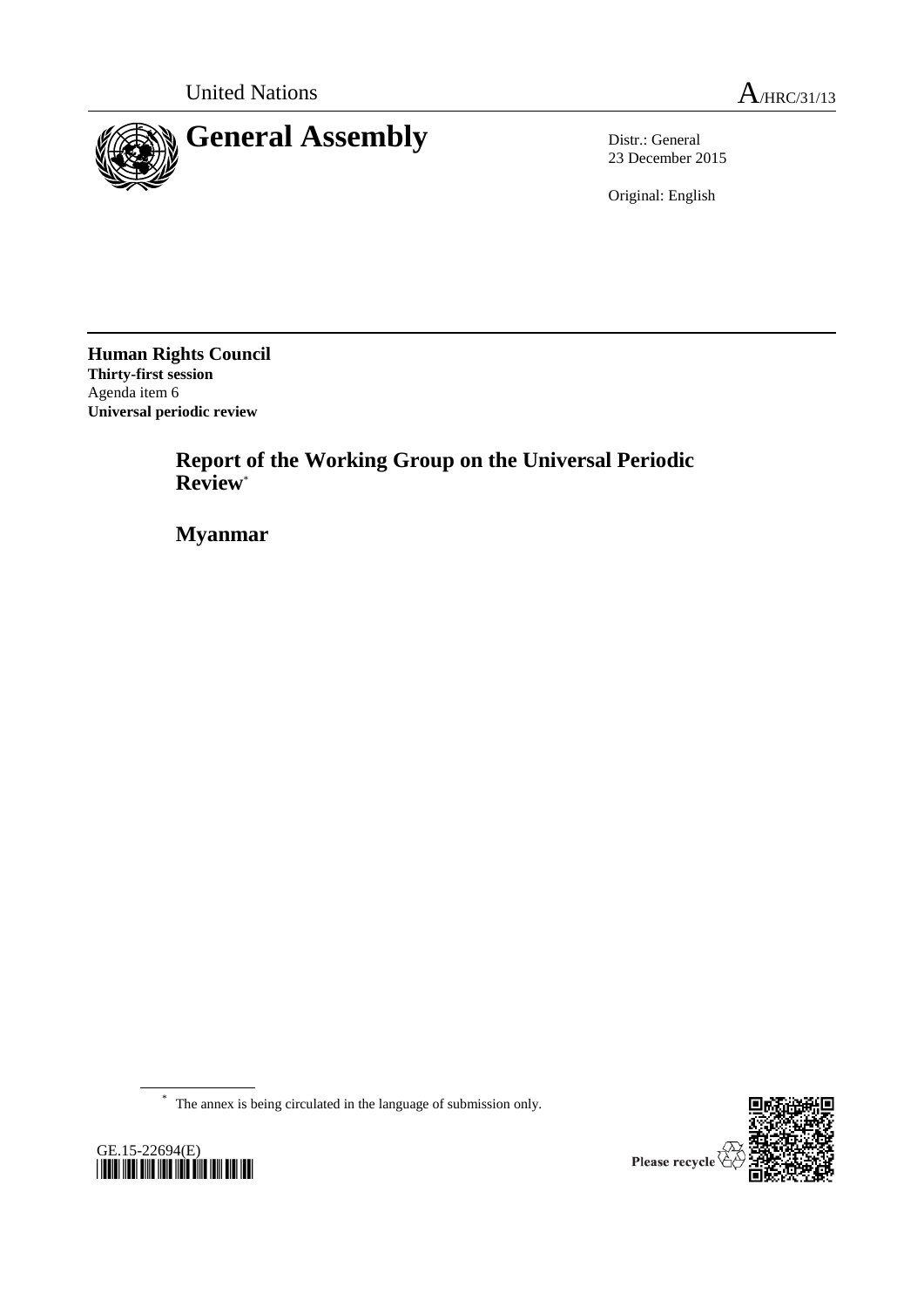#### A/HRC/31/13

# Contents

|       |           | Page           |
|-------|-----------|----------------|
|       |           | 3              |
|       |           | 3              |
|       | A.        | 3              |
|       | <b>B.</b> | $\overline{4}$ |
| Π.    |           | 12             |
| Annex |           |                |
|       |           | 30             |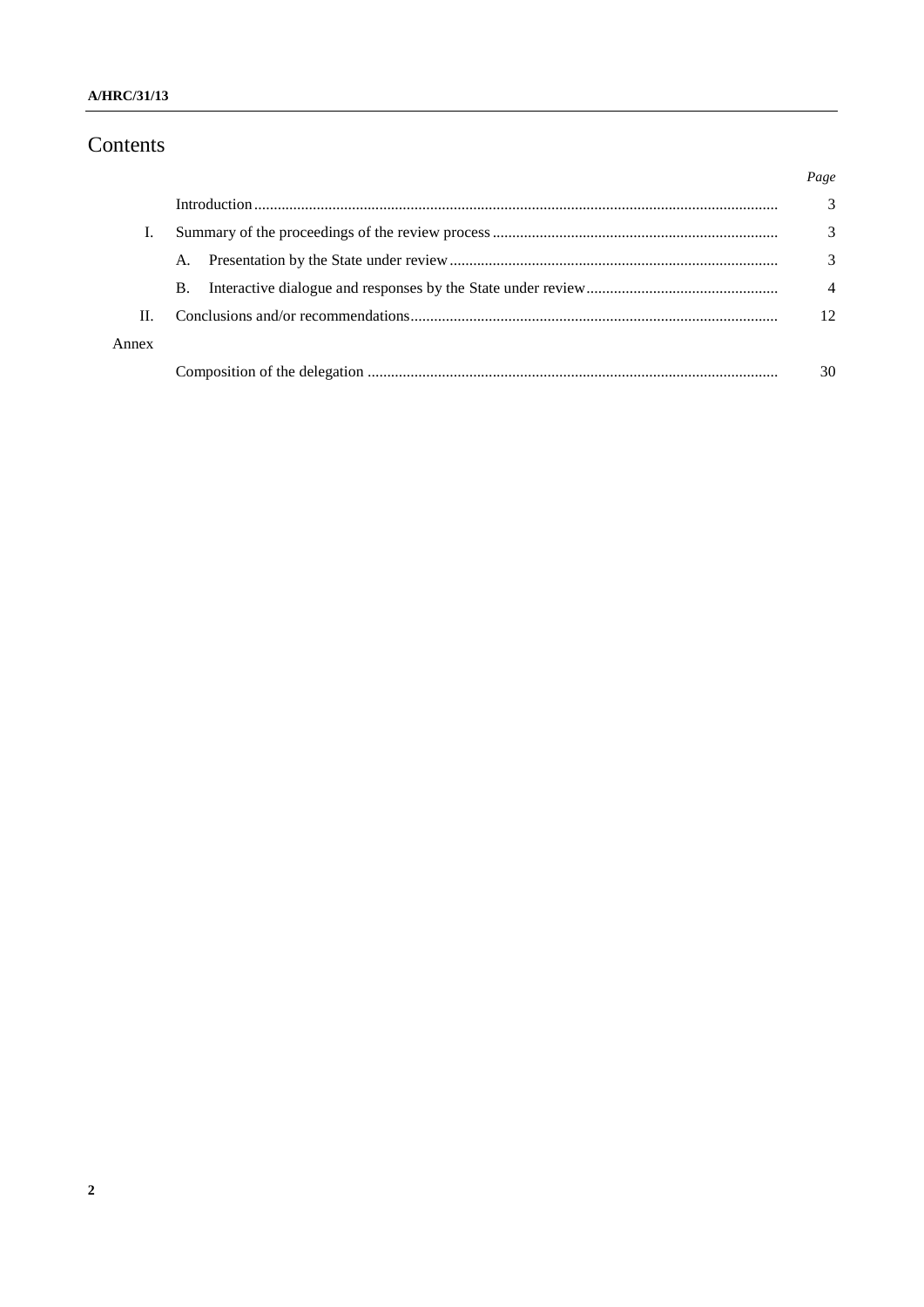## **Introduction**

1. The Working Group on the Universal Periodic Review, established in accordance with Human Rights Council resolution 5/1, held its twenty-third session from 2 to 13 November 2015. The review of Myanmar was held at the 9th meeting on 6 November 2015. The delegation was headed by the Attorney General of the Union, Tun Shin. At its 14th meeting, held on 10 November 2015, the Working Group adopted the report on Myanmar.

2. On 13 January 2015, the Human Rights Council selected the following group of rapporteurs (troika) to facilitate the review of Myanmar: Ghana, Maldives and the United States of America.

3. In accordance with paragraph 15 of the annex to Human Rights Council resolution 5/1 and paragraph 5 of the annex to Council resolution 16/21, the following documents were issued for the review of Myanmar:

(a) A national report submitted/written presentation made in accordance with paragraph 15 (a) (A/HRC/WG.6/23/MMR/1);

A compilation prepared by the Office of the United Nations High Commissioner for Human Rights (OHCHR) in accordance with paragraph 15 (b) (A/HRC/WG.6/23/MMR/2);

(c) A summary prepared by OHCHR in accordance with paragraph 15 (c) (A/HRC/WG.6/23/MMR/3).

4. A list of questions prepared in advance by Belgium, the Czech Republic, Germany, Liechtenstein, Mexico, the Netherlands, Norway, Slovenia, Spain, Sweden, Switzerland, the United Kingdom of Great Britain and Northern Ireland and the United States was transmitted to Myanmar through the troika. These questions are available on the extranet of the Working Group.

### **I. Summary of the proceedings of the review process**

#### **A. Presentation by the State under review**

5. The Attorney General stated that the constitutional Government of Myanmar, since assuming its mandate in March 2011, had made positive advances in political, administrative, social and judicial reforms.

6. The legislature, executive and judiciary were divided in accordance with the principle of separation of powers. Those powers were shared among the Union, regions and states and self-administered areas, observing the principles of democracy, including checks and balances. Guarantees for human rights had been included in chapter VIII of the Constitution.

7. An administrative reform coordination committee had been formed. Myanmar had been implementing the Country Programme Action Plan with the United Nations Development Programme to realize, inter alia, effective local governance for sustainable and inclusive community development. The national human rights commission had been reconstituted.

8. The Government had promulgated laws relating to economic reforms and updated labour laws.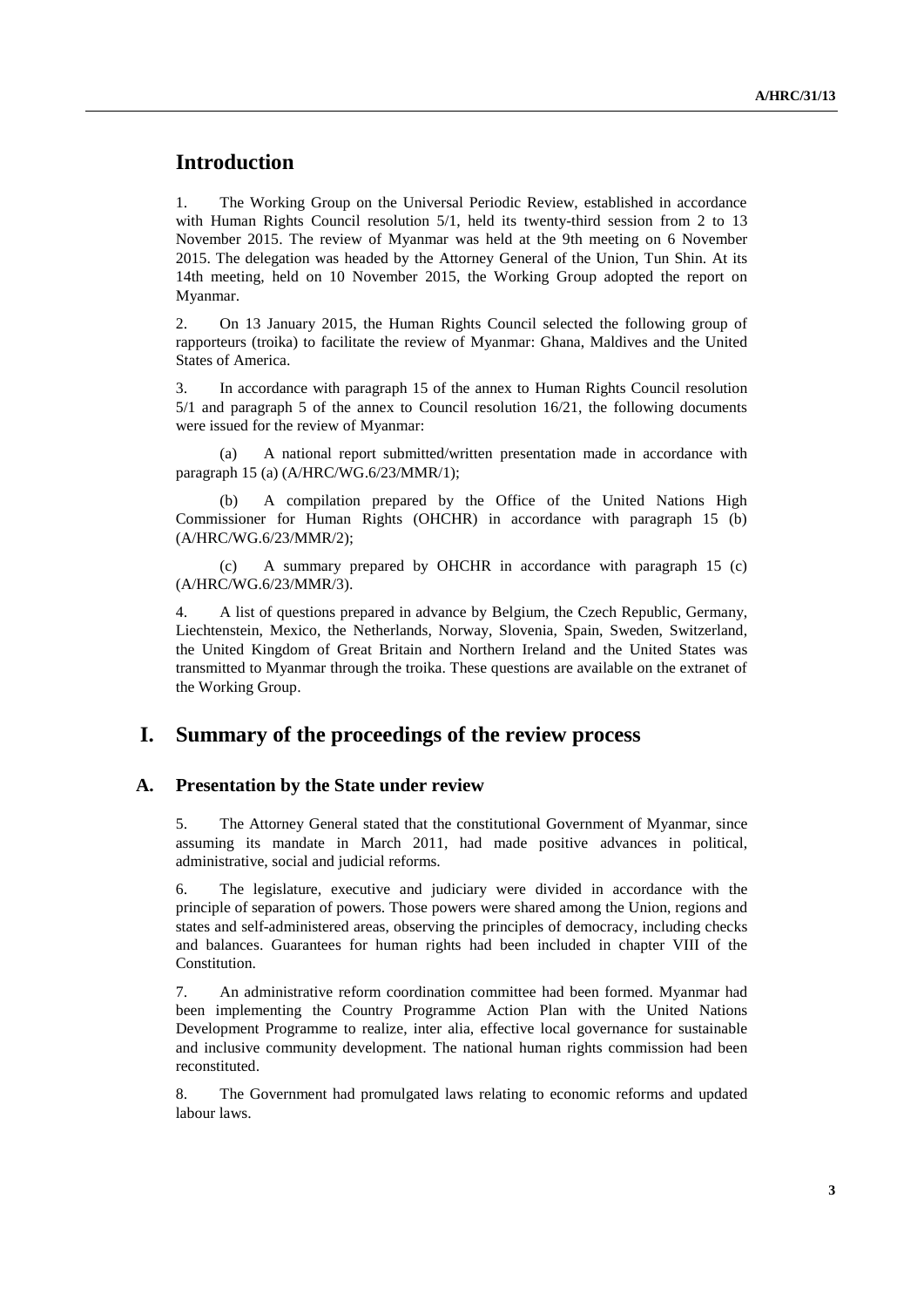9. In the justice sector, knowledge had been disseminated through international seminars. The Union Election Commission would be conducting free and fair elections, and international observers from all over the world were in Myanmar. A national ceasefire agreement with eight ethnic groups had been signed.

10. Internationally, Myanmar had held international legal forums and hosted the Southeast Asian Games in 2013, the Bay of Bengal Initiative for Multi-Sectoral Technical and Economic Cooperation summit in 2014, the twenty-fourth and twenty-fifth Association of Southeast Asian Nations summits, the seventh summit of Cambodia, the Lao People's Democratic Republic, Myanmar and Viet Nam and the sixth Ayeyawady-Chao Phraya-Mekong Economic Cooperation Strategy summit.

11. The Attorney-General emphasized that Myanmar was endeavouring to overcome challenges by using its resources and strength. Myanmar was making every effort to become a democratic society and, therefore, the international community was expected to continue its constructive engagement with and assistance for Myanmar.

#### **B. Interactive dialogue and responses by the State under review**

12. During the interactive dialogue, 93 delegations made statements. Recommendations made during the dialogue are to be found in section II of the present report.

13. The Sudan welcomed the delegation of Myanmar.

14. Sweden expressed concern about issues relating to women, the Rohingya ethnic group, and health care within the country.

15. Switzerland expressed concern about allegations of human rights violations and about the non-ratification of many international human rights instruments.

16. Thailand commended the progress made since the first universal periodic review, in particular through constitutional and legislative reforms.

17. Timor-Leste encouraged Myanmar to redouble its efforts to prevent the escalation of ethnic-based conflict.

18. Turkey expressed serious concern that Rohingya would be deprived of their right to vote in the upcoming election.

19. Ukraine commended the signing of the nationwide ceasefire agreement and noted that holding free and fair elections in 2015 was the next critical step.

20. The United Kingdom expressed concern about, inter alia, mistreatment of Rohingya and inter-communal tensions.

21. The United States remained troubled by forced labour and intercommunal tensions in Myanmar, government actions rendering the Rohingya stateless and restrictions on some fundamental freedoms, and encouraged the Government to engage with all relevant stakeholders in pursuing peace.

22. Uruguay expressed concern at reports on new laws that discriminated against women and religious minorities.

23. Belarus noted with satisfaction political, social, economic and administrative reforms and the establishment of a national human rights institution.

24. Viet Nam commended the significant progress achieved in recent years in promoting and protecting human rights.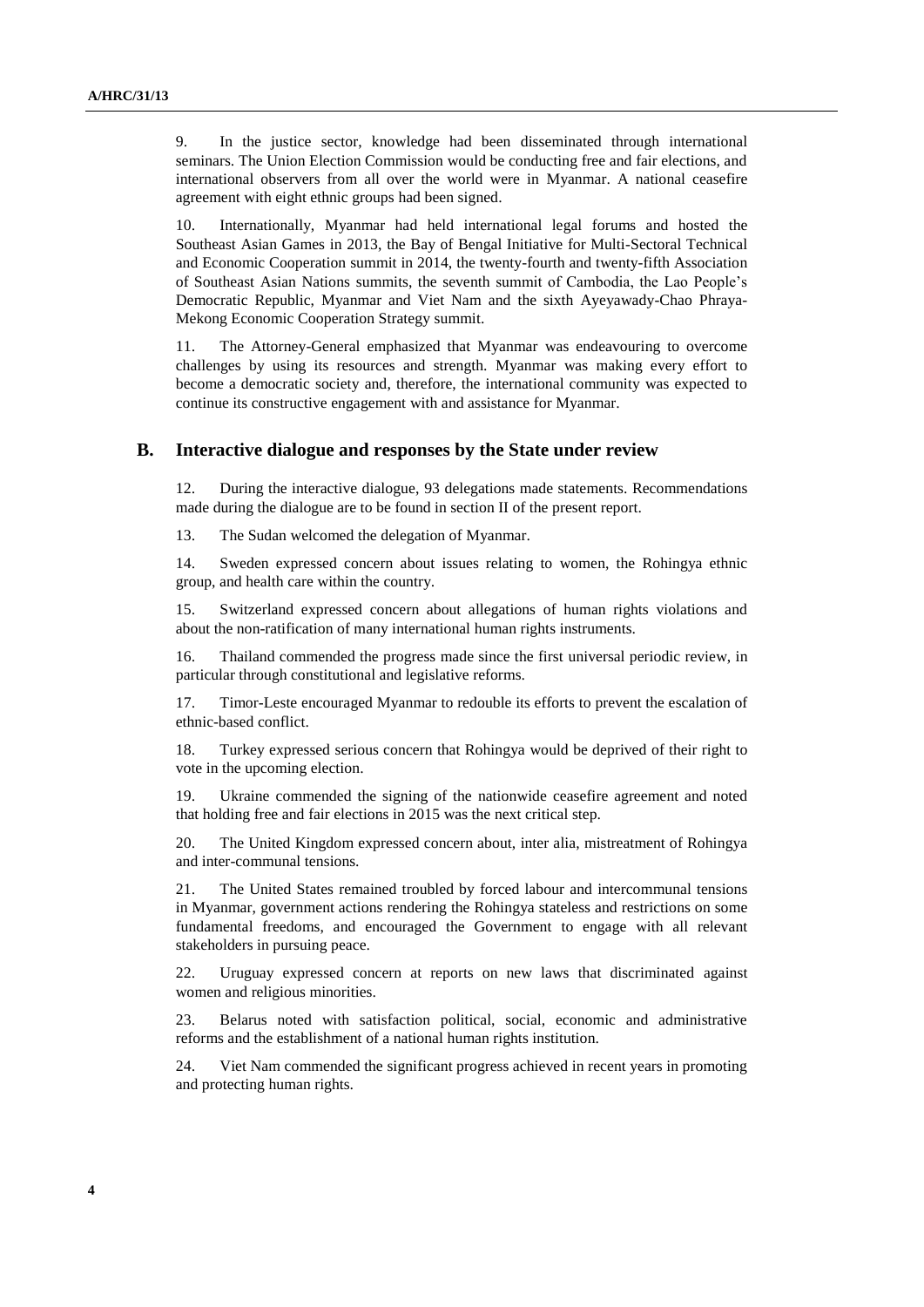25. Albania commended Myanmar for the implementation of the five-year plan and for its measures to become a signatory to the remaining international human rights treaties.

26. Algeria noted political, socioeconomic and administrative reforms undertaken since 2011 and congratulated Myanmar on its efforts to reduce poverty.

27. Argentina welcomed the State's cooperation with the Special Rapporteur on the situation of human rights in Myanmar.

28. Australia expressed concern about the protection of race and religion laws and noted the retention of the death penalty.

29. Austria expressed concern about violence against ethnic minorities and persecution of human rights defenders.

30. Azerbaijan appreciated the State's accession to the Convention on the Rights of Persons with Disabilities and the Optional Protocol to the Convention on the Rights of the Child on the sale of children, child prostitution and child pornography and efforts to promote the rights of women.

31. Bahrain expressed concern about ethnic purification and discrimination against Rohingya Muslims in Rakhine State.

32. The Bolivarian Republic of Venezuela welcomed the signing of the national ceasefire agreement and the strategic social and economic reforms to overcome poverty.

33. Belgium commended the progress made by Myanmar since its first review, including political reforms and the release of political prisoners.

34. Bhutan welcomed measures on child protection, particularly those implemented to prevent underage recruitment to the military forces.

35. Botswana noted reports of ill-treatment of migrants, refugees, asylum seekers and Rohingya.

36. Ecuador praised the transition process to consolidate democracy through the separation of powers and efforts to comply with the first-cycle review recommendations.

37. Brunei Darussalam welcomed the implementation of the free and universal primary education programme and the increase in the State's health budget.

38. Cambodia noted positively the progress made in improving livelihoods, infrastructure and basic services for the communities in Rakhine State.

39. Canada welcomed the transition towards greater democracy and encouraged continued constitutional, legislative, judicial and institutional reforms.

40. Chile expressed concern about persistent human rights violations, particularly gender-, ethnic- and religious-based discrimination against the Rohingya community.

41. China expressed appreciation for the fact that Myanmar had actively implemented the national women's development strategy.

42. Costa Rica recognized progress achieved as part of the transition and the ceasefire agreements with ethnic groups.

43. Croatia encouraged all stakeholders to turn transparent, inclusive and participatory elections into a contribution to further democratization and peace.

44. Cuba noted important changes that had taken place, but indicated that Myanmar still needed to take action in the areas of employment, education and food.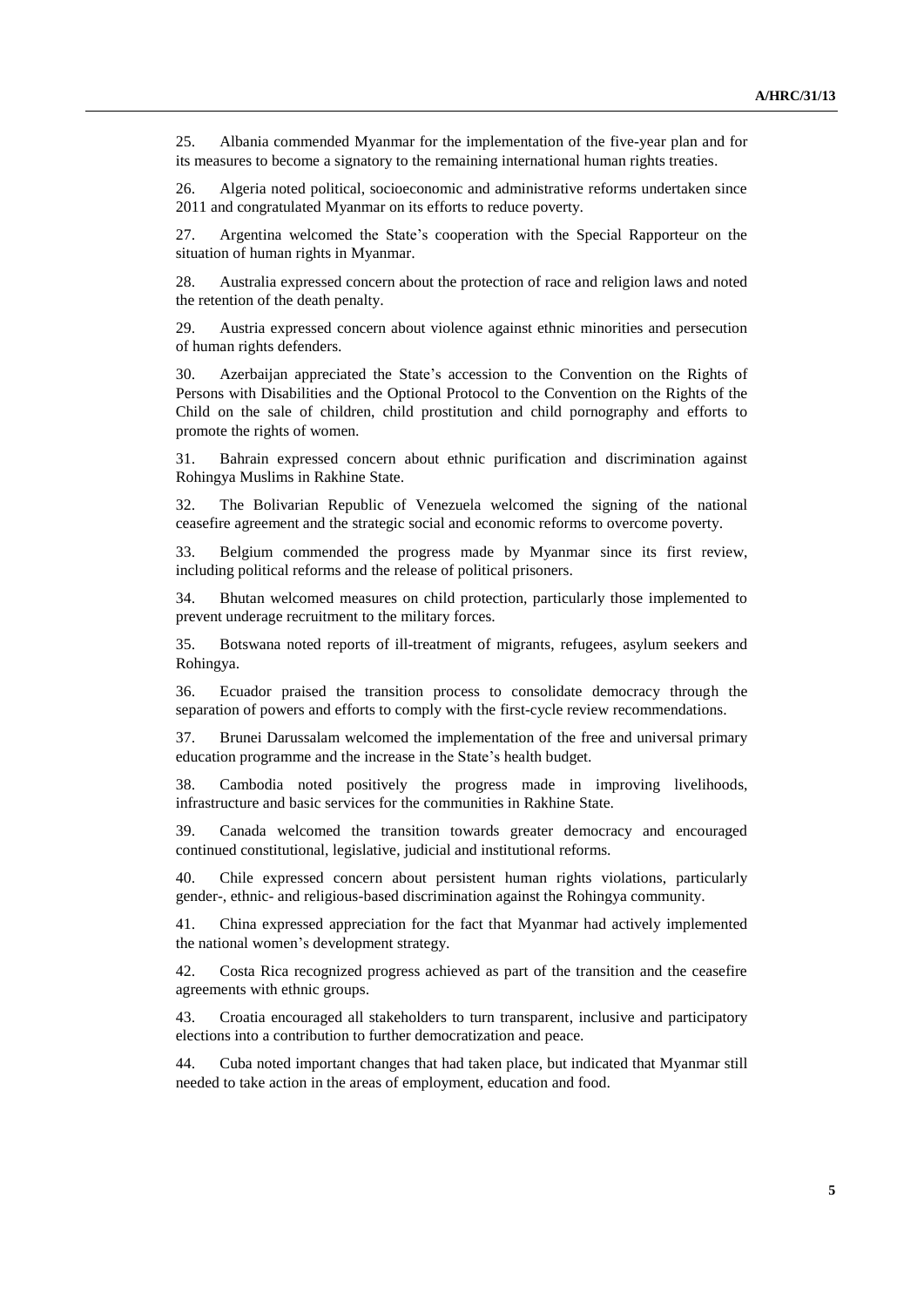45. Cyprus acknowledged the positive steps taken by Myanmar since 2011 towards the implementation of its international human rights obligations.

46. The Czech Republic welcomed the delegation of Myanmar.

47. The Democratic People's Republic of Korea noted the considerable progress in the implementation of the recommendations accepted during the first universal periodic review session.

48. Denmark noted the incompatibility of the four laws on race and religion with international human rights treaties to which Myanmar was a party.

49. Djibouti was concerned about the serious and systematic violations of human rights and abuses committed against Rohingya.

50. Brazil emphasized the importance of preventing and combating all forms of discrimination and violence based on racial, ethnical and religious grounds.

51. Egypt expressed concern about the abuse of, denial of citizenship to and restrictions on the rights to freedom of movement and religion of Rohingya Muslims.

52. Estonia called on the authorities to end all discrimination in law, policy and practice against women and girls, minorities and all vulnerable groups.

53. Saudi Arabia expressed serious concern about acts of violence, hatred and racial discrimination against the Muslim community in Myanmar.

54. Finland welcomed efforts to advance the situation of women and girls, in particular the adoption of the national strategic plan for the advancement of women. Finland encouraged an inclusive peacebuilding process, particularly the commitment made in the nationwide ceasefire agreement to inclusive political dialogue.

55. France noted positively the reforms made since 2011 that promoted democratization and enforced human rights, notably the liberation of many political prisoners.

56. Georgia welcomed the ongoing democratization process, the accession to the Convention on the Rights of Persons with Disabilities and the signing of the International Covenant on Economic, Social and Cultural Rights.

57. Germany encouraged Myanmar to draw on civil society resources to strengthen the national human rights environment.

58. Ghana expressed concern about the torture and ill-treatment of ethnic and religious minorities by security forces.

59. Regarding human trafficking, the delegation of Myanmar stated that Myanmar was cooperating closely with its neighbours and partners at the bilateral, subregional and regional levels. From January to September 2015, 201 offenders had been prosecuted under the law against trafficking in persons.

60. With respect to combating money laundering and the financing of terrorism, Myanmar was actively engaged with the Asia/Pacific Group on Money Laundering and its financial action task force and had adopted an anti-money laundering law and a counterterrorism law in 2014.

61. The national human rights commission had been established in September 2011. In March 2014, the Myanmar National Human Rights Commission Law had been adopted by the Parliament to bring the commission into line with the Paris Principles. The commission was functioning freely and independently. Commission reports were issued and publicized in the newspapers. Cooperation with OHCHR and the Association of Southeast Asian Nations Intergovernmental Commission on Human Rights was ongoing.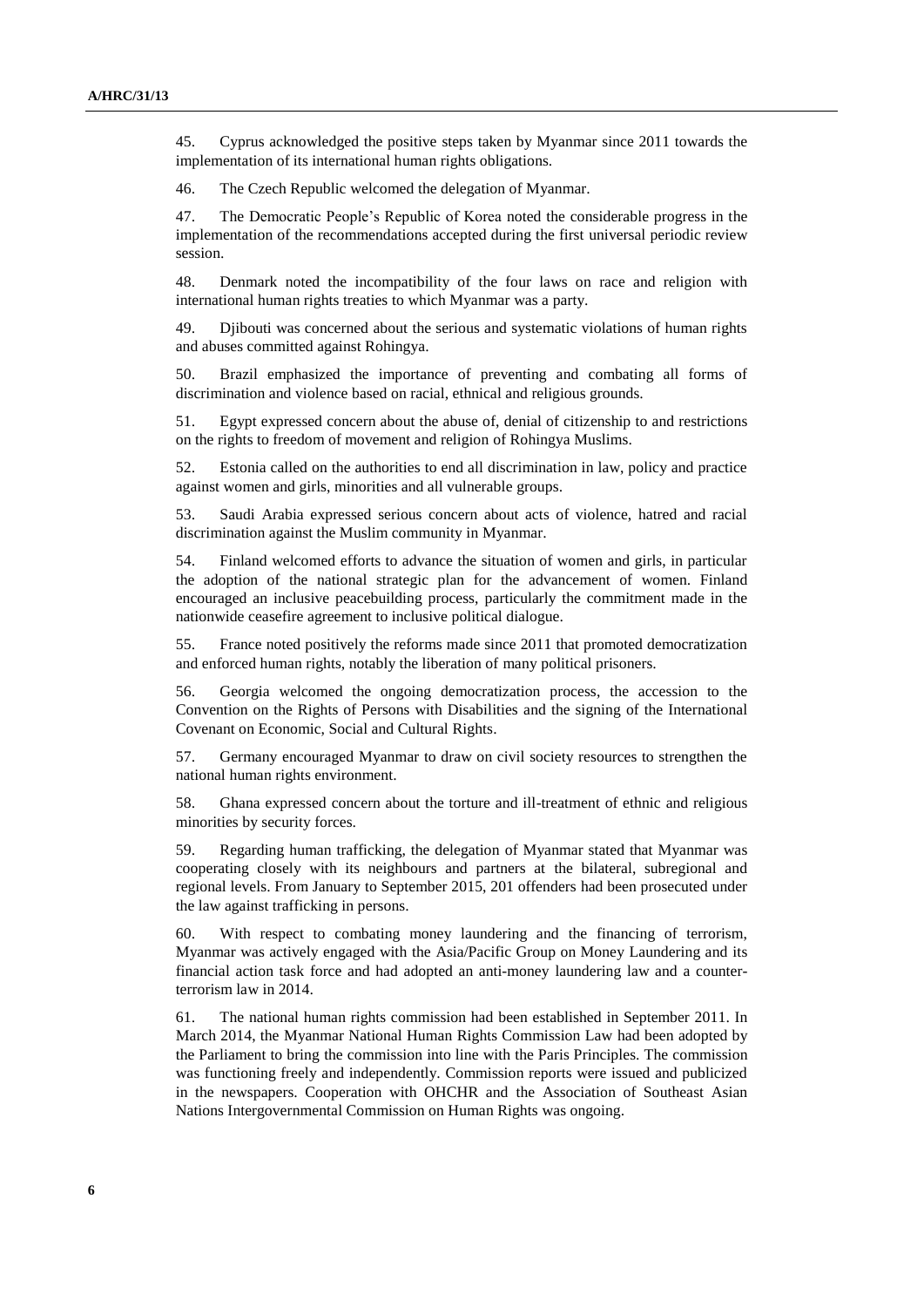62. The President had issued an order to form a committee to monitor political prisoners in 2013. The committee submitted to the President its recommendations for granting amnesty and pardon. The Special Rapporteur on the situation of human rights in Myanmar, members of the national human rights commission and Supreme Court judges had visited prisoners. The International Committee of the Red Cross had helped upgrade the water, sanitation and health services for prisoners. The commission had investigated complaints regarding torture of political prisoners and found that they were not true.

63. The 2012 law amending the ward and village tract administration law criminalized and penalized forced labour, imposing one year of imprisonment or a 100,000 kyat fine or both on perpetrators. The forced labour complaint mechanism set up in 2007 with the International Labour Organization (ILO) was functioning smoothly.

64. The State's ratification of the ILO Worst Forms of Child Labour Convention, 1999 (No. 182) had greatly contributed to the protection of child rights. Myanmar would explore joining other important ILO instruments pertaining to child rights, including the Minimum Age Convention, 1973 (No. 138).

65. Since the adoption of the labour organization law of 2011, 1,914 employer and labour organizations had been formed. The Confederation of Trade Unions of Myanmar had been formed in July 2015 as the country's first national-level labour organization. Furthermore, in accordance with the settlement of labour dispute law of 2012, tripartite mechanisms had been formed at the township, region and State levels.

66. Myanmar had become a member of the International Organization for Migration in 2012 and was working for the promotion and protection of the rights of its migrant workers. In 2013, complaint mechanism centres had been opened in major cities to address the needs of migrant workers. Moreover, a migrant workers' reporting counter had been opened at Yangon International Airport to facilitate access to overseas employment.

67. Regarding participation of women in political life, a considerable number of women were occupying posts at the levels of minister, deputy minister, director general and ambassador and parliamentarian posts, and the number was growing.

68. During the first cycle, Myanmar had received nine recommendations on ratifying core international human rights treaties. In implementing those recommendations, Myanmar had acceded to the Convention on the Rights of Persons with Disabilities and the Optional Protocol on the sale of children, child prostitution and child pornography. In 2015, Myanmar had signed the International Covenant on Economic, Social and Cultural Rights and the Optional Protocol to the Convention on the Rights of the Child on the involvement of children in armed conflict. Furthermore, in October 2015, Myanmar had decided to become a member of the Group of Friends under the Convention against Torture Initiative, which aimed to achieve universal ratification of the Convention against Torture and Other Cruel, Inhuman or Degrading Treatment or Punishment by 2024.

69. In principle, Myanmar rejected country-specific mandates, including that of the Special Rapporteur on the situation of human rights in Myanmar, as they did not create a conducive environment for constructive engagement for the promotion and protection of human rights. Myanmar firmly believed that the universal periodic review process was the most dependable mechanism to address human rights situations in all countries on an equal footing.

70. However, Myanmar had invited and received the Special Rapporteur for a five-day visit in August 2015, which was successful. Myanmar had encouraged her to further diversify her sources of information to prevent the inclusion of allegations and speculation in her report. All major concerns related to human rights had been addressed to a larger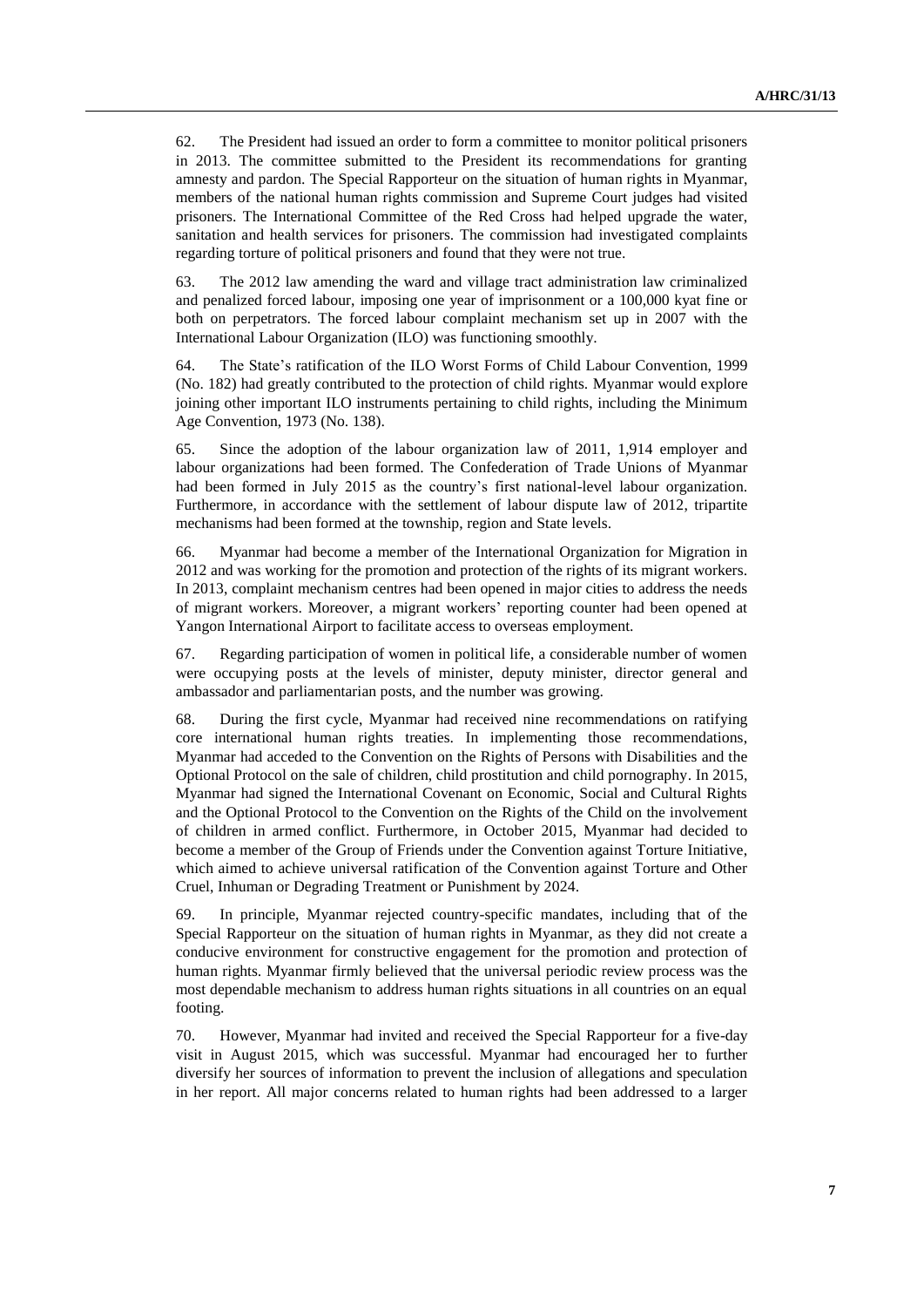extent in Myanmar. Therefore, the delegation underlined that Myanmar should no longer remain on the agendas of the Human Rights Council and the Third Committee.

71. Section 347 of the Constitution guaranteed equality before the law for every person and provision of legal protection. Section 348 guaranteed that the Union would not discriminate against any citizen on the basis of race, birth, religion, official position, status, culture, sex or wealth.

72. Myanmar was implementing, in cooperation with UNDP, programmes on the rule of law and access to justice. Human rights, a people-centred approach and community policing had been newly introduced to the working method of the Myanmar Police Force. The bill on legal aid was with the parliament for debate and approval.

73. A legal advisory committee had reviewed existing laws to bring them into line with the Constitution and international norms. Since 2011, Myanmar had amended, repealed and promulgated 189 laws.

74. As for the "four laws", the objective of the law on health protection and coordination regarding population increase was to reduce poverty and promote maternal and child health in the context of population growth. The law was not aimed at limiting birth spacing, and there was no penalty for non-compliance.

75. Section 34 of the Constitution provided that every citizen should have the freedom of belief and religion and an equal right to worship. The religious conversion law permitted proper religious conversion.

76. Under the Myanmar Buddhist women special marriage law, Buddhist women had the right to marry non-Buddhist men. It prescribed freedom of worship for a Buddhist wife who married a non-Buddhist husband and protected the basic human rights of Buddhist women.

77. Concerning the monogamy law, the delegation indicated that, in Myanmar, the majority were Buddhists and that Myanmar customary law did not prohibit men from having multiple wives. The law was aimed at preventing complications arising from polygamy.

78. Greece welcomed the consideration given by Myanmar to becoming a signatory to international human rights instruments, such as the Convention against Torture.

79. Guatemala expressed concern about the scarce progress in negotiations towards the establishment of an OHCHR office in Myanmar.

80. The Holy See acknowledged efforts made to enhance peace and dialogue among different religions by the creation of the Interfaith Friendship Group.

81. Hungary noted the need to introduce reforms in the judiciary and in the regulation of the legal profession.

82. Iceland was concerned about reports of growing instances of religious violence and failure to investigate attacks based on national, racial and religious hatred.

83. India welcomed the recent signing of the International Covenant on Economic, Social and Cultural Rights and noted the positive steps to ensure free and fair elections in 2015.

84. Malaysia noted the challenges in ensuring the equal rights of various ethnic minorities in the country.

85. The Islamic Republic of Iran took note of the steps taken on legislative reforms and accession to the Convention on the Rights of Persons with Disabilities and the Optional Protocol on the sale of children, child prostitution and child pornography.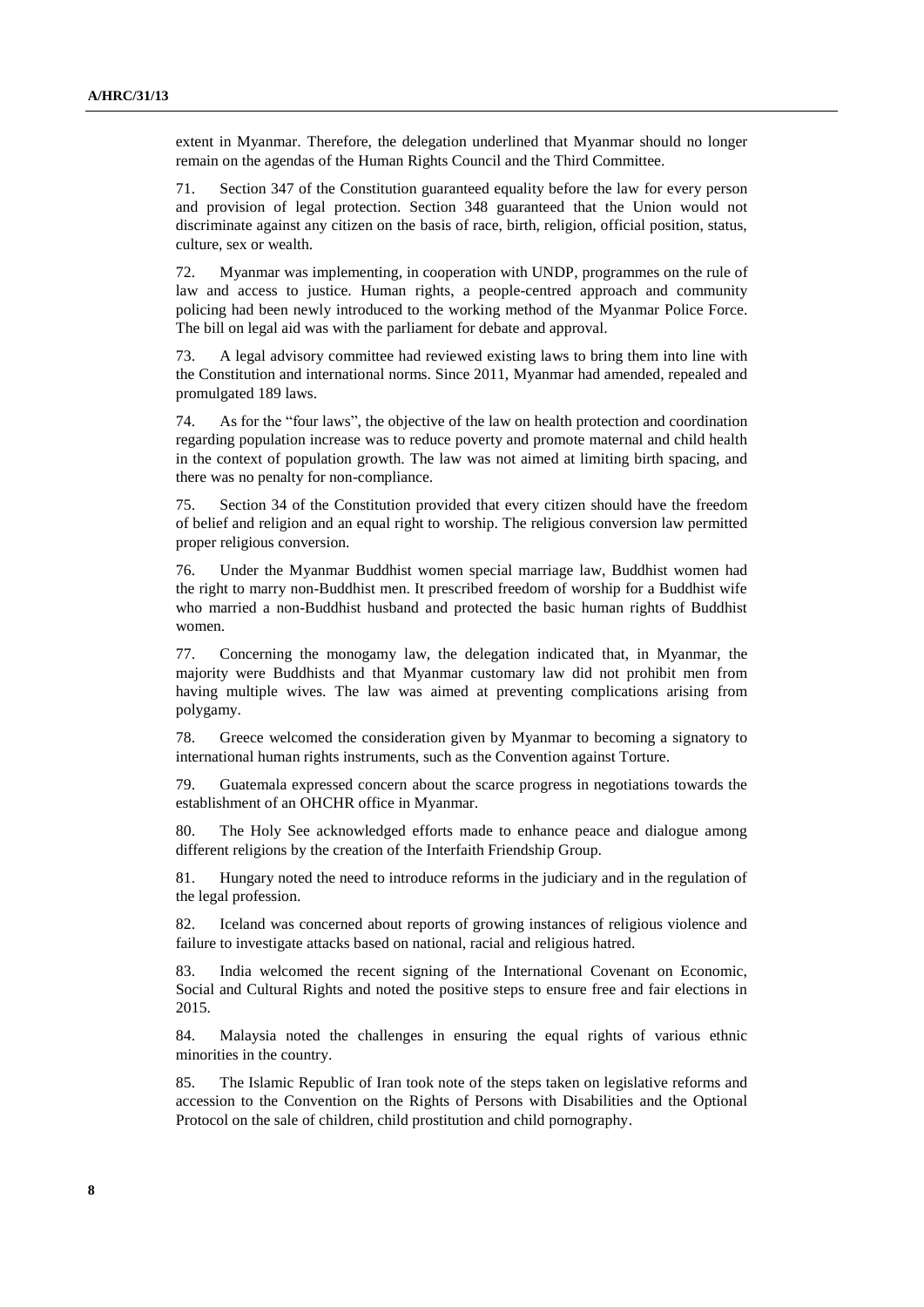86. Ireland welcomed the nationwide ceasefire agreement but was concerned about restrictions on the media and on freedom of expression.

87. Israel welcomed the democratization process undertaken with the constructive engagement of the international community.

88. Italy commended progress towards democratization and national reconciliation and encouraged Myanmar to continue on that path.

89. Japan welcomed the national ceasefire agreement and highlighted the importance of conducting elections in a free and fair manner.

90. Kuwait acknowledged the steps taken by Myanmar to identify the root causes of the recent violence in Rakhine State.

91. The Lao People's Democratic Republic welcomed progress in promoting the freedoms of expression and of assembly, improving the educational programme and healthcare services and empowering women.

92. Latvia encouraged Myanmar to make better use of the valuable expertise of special procedures mandate holders.

93. Libya expressed concern about human rights violations and racial discrimination faced by Rohingya in their civil, political and cultural life.

94. Lithuania expressed its concern about the continuing practice of torture in places of detention and encouraged Myanmar to establish an OHCHR office.

95. Luxembourg was concerned about freedom of expression and the situation of Rohingya and other ethnic minorities.

96. Indonesia welcomed the strong commitment to, and the significant progress made with respect to, democracy and the promotion and protection of human rights.

97. Mexico acknowledged programmes and initiatives to improve education and health and to guarantee the rights of persons with disabilities.

98. Montenegro was concerned about the absence of a minimum age for marriage for boys and the legality of the marriage of girls as young as 14 years.

99. Namibia encouraged Myanmar to allocate adequate resources to implement effectively the national strategic plan for the advancement of women for the period 2013- 2022.

100. Nepal appreciated efforts in the implementation by Myanmar of recommendations since the adoption of its initial universal periodic review report.

101. The Netherlands welcomed the release of political prisoners; however, it expressed concern about the increase since 2015 in political prisoners and detained journalists.

102. New Zealand expressed concern about the marginalization of certain minority groups, restricting their ability to participate in the November election.

103. Nicaragua noted challenges such as the consolidation of democracy, reconciliation and peace, and congratulated Myanmar on its reforms to achieve those objectives.

104. Nigeria welcomed various reforms for the protection and promotion of human rights and noted that those bold steps had led to the amendment, repeal or enactment of 171 laws.

105. Norway expressed concern about arrests during peaceful demonstrations, political prisoners continuing to face arbitrary detention, and punitive measures regarding illegal abortion.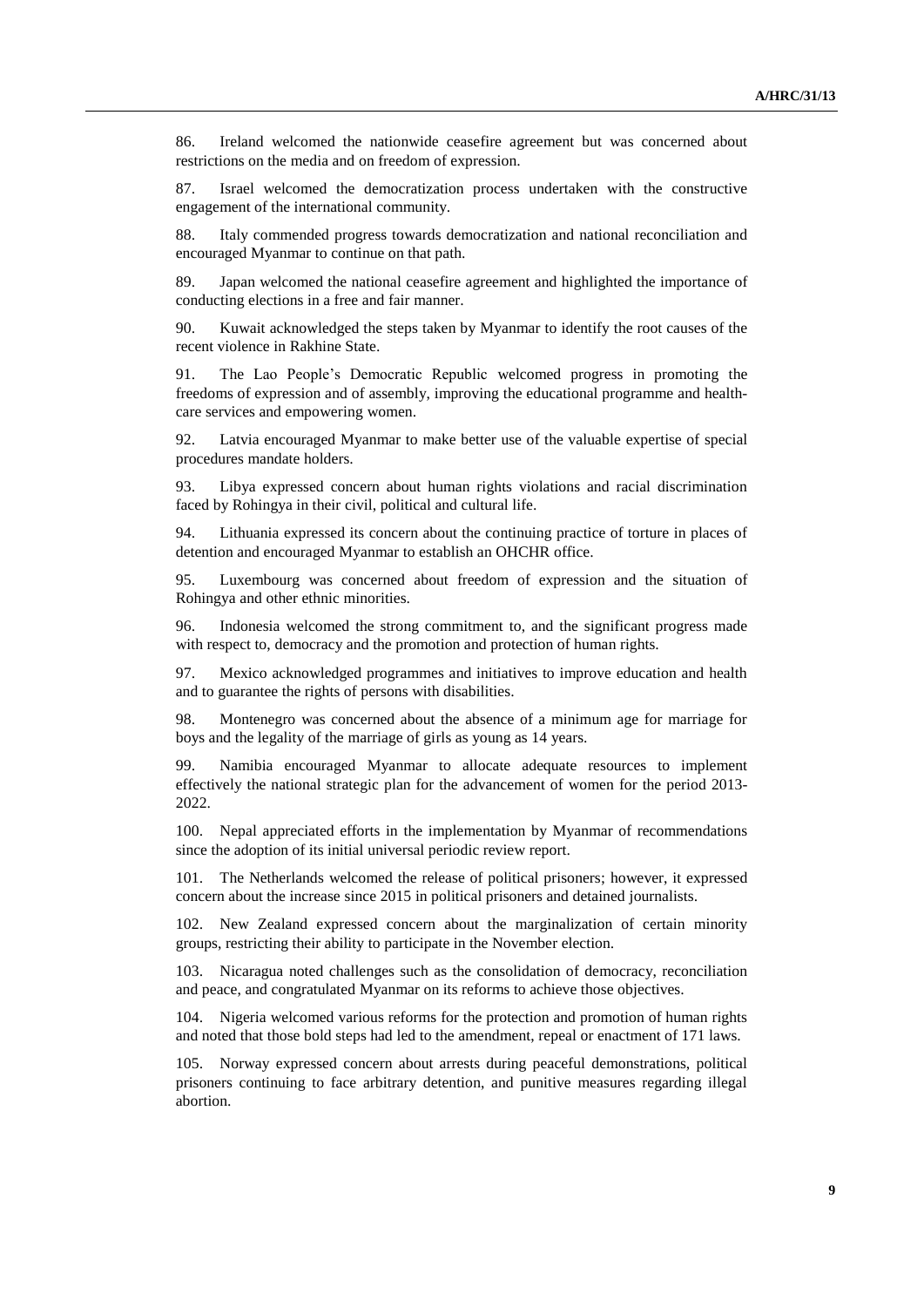106. Oman affirmed the importance of strengthening human rights in the light of ongoing acts of violence against Rohingya.

107. Pakistan commended ongoing legislation for strengthening human rights, and ratification by Myanmar of international human rights instruments.

Panama noted the broad consultation process for the preparation of the national report and welcomed the implementation of the first-cycle recommendations.

109. Paraguay encouraged Myanmar to continue with the ratification of human rights instruments and to strengthen cooperation with OHCHR.

110. Poland encouraged Myanmar to ensure effective registration of all children born in Myanmar without any discrimination.

111. Portugal welcomed the positive developments and efforts to consolidate peace and reforms towards democratization.

112. The Russian Federation noted with satisfaction the political transformations and commended the improvement in the social protection of workers.

113. Ethiopia appreciated the implementation of the current five-year plan, the Millennium Development Goals and the design of vision 2020 to bring about economic and social reform.

114. Senegal expressed concern about the preparation of draft laws on the protection of race and religion, and discrimination against Rohingya.

115. Serbia encouraged Myanmar to continue its cooperation with the United Nations human rights mechanisms, guarantee equal protection of women and prevent trafficking.

116. Sierra Leone expressed concern about the reports of the treatment of Rohingya and urged Myanmar to promote religious tolerance.

117. Singapore noted the implementation of policies to strengthen governance and to meet the socioeconomic needs of its citizens.

118. Slovakia encouraged Myanmar to intensify its collaboration with the Human Rights Council and its expert mechanisms.

119. Slovenia was concerned about different categories of citizenship and violations and abuses of human rights against Rohingya Muslims and other minorities.

120. Spain noted the upcoming elections and improvement in public freedoms, and recognized plans to adopt legislation on gender-based violence.

121. Sri Lanka noted efforts to make democratic space more inclusive through political reforms, and welcomed actions taken to ensure the rights of the child.

122. The Philippines reiterated its readiness for cooperation in pursuing economic and social reform programmes to achieve people-centred, sustainable development in the region.

123. Kyrgyzstan summarized progress made since the first universal periodic review as positive and specifically referred to development in the political and socioeconomic spheres.

124. The Republic of Korea welcomed the release of political prisoners and the establishment of the human rights commission.

125. Regarding children in armed conflict, the delegation of Myanmar highlighted that Myanmar had signed the Optional Protocol on the involvement of children in armed conflict in September 2015. Since the signing of a memorandum of understanding with the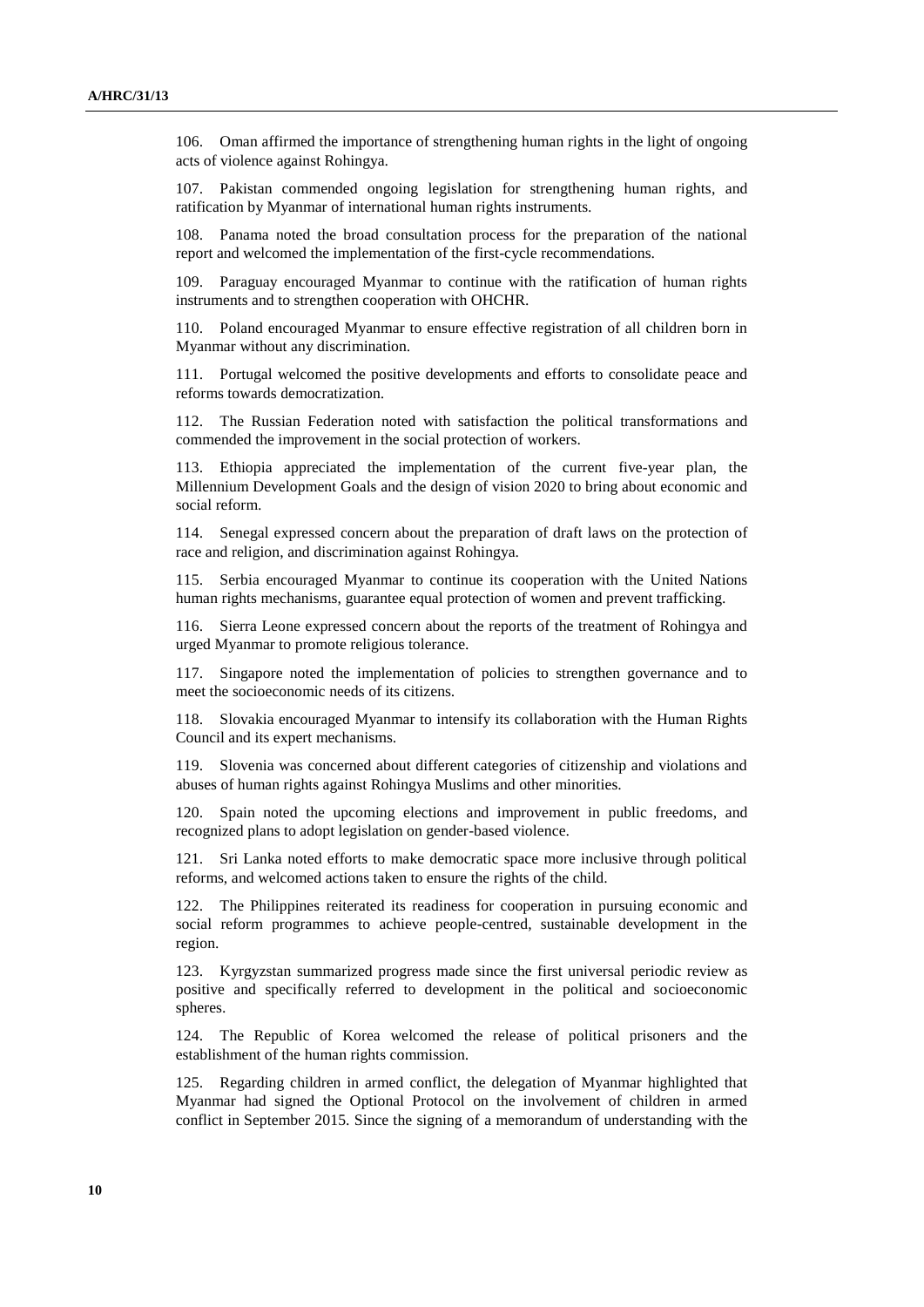United Nations, the military had discharged 645 underage recruits, and there had been no new underage recruitment since 2014. All perpetrators, military or civilian, of underage recruitment were held accountable and penalized under military law and the Penal Code.

126. Myanmar had signed a historic declaration of commitment to end sexual violence in conflict in June 2014. A domestic law to counter violence against women was in the final stage of drafting. Civil society organizations would be invited to contribute their views on the draft. Military officers who committed sexual offences were being dealt with under relevant laws providing for harsh sentences. The recent nationwide ceasefire agreement included provisions on refraining from any form of sexual abuse and violence.

127. The peaceful assembly and procession law had been amended in 2014; the penalties for protest without prior authorization had been reduced by half. Public spaces for peaceful demonstrations had been designated. Furthermore, the law on registration of associations had come into effect in 2014; no punishment was prescribed therein. Registration was voluntary.

128. The President had expressed his unequivocal commitment to hold free, fair and transparent multiparty general elections on 8 November 2015. Criteria for eligibility for candidates and voters were clearly set out in the election laws. To run as a candidate, a person must be a citizen, and his or her parents must both also be citizens. Similarly, only citizens had the right to vote. Those criteria applied to all candidates regardless of their political affiliation, race, gender or religion.

129. The central committee for land-use management had been addressing the issues of land acquisition. The guidelines on returning land to the rightful owners were being implemented. Farmland tenure certificates had been issued to 95 per cent of all farmers throughout the country. The national land-use policy was in its final stage of drafting, as a precursor to enacting a comprehensive national law.

130. Myanmar had been implementing the free and universal primary education programme. The inclusive education programme, encompassing all students, including children with disabilities, had been adopted in 2013. Pursuant to the national education law, the higher education system would be decentralized, and freedom of teaching, learning and management would be allowed.

131. The ethnic rights protection law of 2015 would broaden the rights of all ethnic minorities. For example, students in Mon State would be able to study the Mon language, culture and traditions at local schools during school hours. A plan released in November 2014 was aimed at providing students from ethnic regions with more access to higher education.

132. The Government would incrementally raise the health budget by 5 per cent of gross domestic product in 2016. Myanmar was working towards achieving universal health coverage and reducing the financial burden on the poor and on vulnerable groups. Nine laws related to health had been promulgated since 2011.

133. In Myanmar, there was no minority community under the name of "Rohingya". Peace and stability in Rakhine State had been restored. The communal violence in 2012 had caused loss of life and property and displacement in both of the communities in Rakhine State. To investigate the incident, the Government had formed a Commission of Inquiry. Following the Commission's finding, a central committee for the implementation of stability and development in Rakhine State had been established. The committee was implementing the recommendations of the Commission.

134. The Government had provided food, health care and education services to all displaced persons. Access was given to over 20 international organizations to provide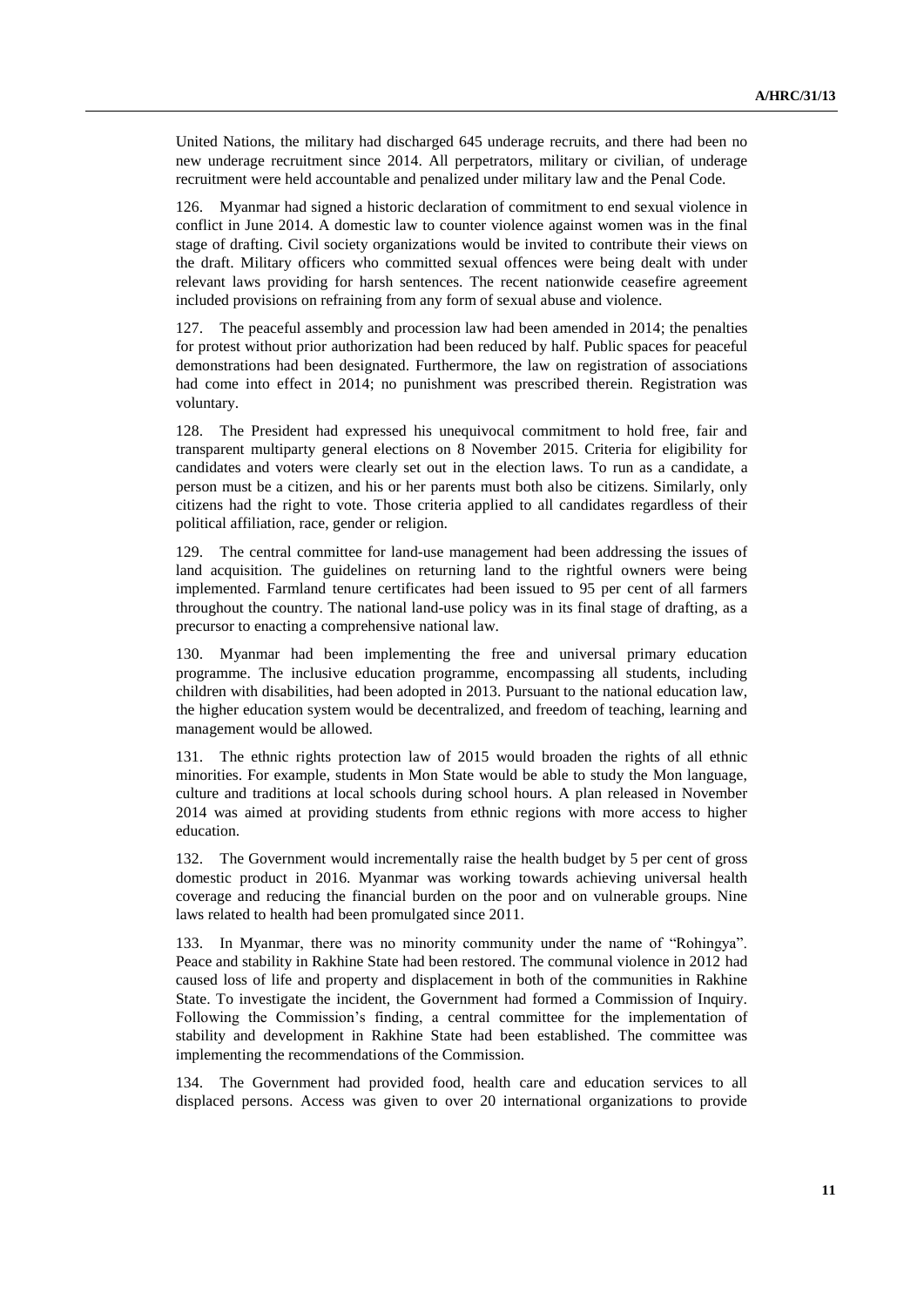humanitarian assistance to those persons. Some 2,000 displaced households had been voluntarily resettled in their original area or in new places.

135. The temporary identity cards had been replaced with new ones to accelerate the citizenship verification process. A pilot project for citizenship verification had been launched in Rakhine State in 2014; citizenship had been granted to more than 900 persons.

136. There was no restriction of movement in areas where the communities had learned to live in harmony. Myanmar was a multi-ethnic and multi-faith country. Hate speech was not tolerated, and the Government and civil society were promoting interfaith dialogue across the country.

137. Myanmar was deeply concerned about the suffering caused by and the lifethreatening situations resulting from smuggling of persons and human trafficking. On three occasions between May and July 2015, Myanmar had rescued about 1,050 people attempting to flee their country by boat. They had been provided with temporary shelter, food and health care. Over 80 per cent of those people were from a neighbouring country and had been repatriated.

138. A landmark in the national reconciliation effort was the signing of the nationwide ceasefire agreement on 15 October 2015. The agreement served as a platform for national reconciliation, and would be followed by political dialogue.

139. Myanmar had inherited the common-law system, and the death penalty was prescribed under the law. However, it could only be carried out pursuant to a final judgment by the Supreme Court. It had not been carried out since 1988. Offenders who were below the age of 16 at the time of the commission of the crime were not to be sentenced to capital punishment.

140. At least three experts from OHCHR were currently working full time in Myanmar. Myanmar had already proposed a technical cooperation mandate for OHCHR, which should be the way forward for cooperation.

141. The Attorney General thanked all speakers for sharing their concerns regarding Myanmar and reiterated some issues touched upon earlier by the delegation, such as gender equality, political prisoners and amnesty, poverty reduction, the upcoming general elections, ratification of treaties, freedom of religion, rule of law and citizenship.

142. The Attorney General reiterated the will of Myanmar to continue its endeavours with respect to human rights.

## **II. Conclusions and/or recommendations**

143. **The recommendations formulated during the interactive dialogue/listed below have been examined by Myanmar and enjoy the support of Myanmar:**

143.1 **Continue its work in acceding to the core human rights conventions (Belarus);**

143.2 **Consider ratifying the human rights treaties it has not yet ratified (Japan);**

143.3 **Consider the ratification of the main international human rights instruments to which it is not yet a State Party (Nicaragua);**

The conclusions and recommendations have not been edited.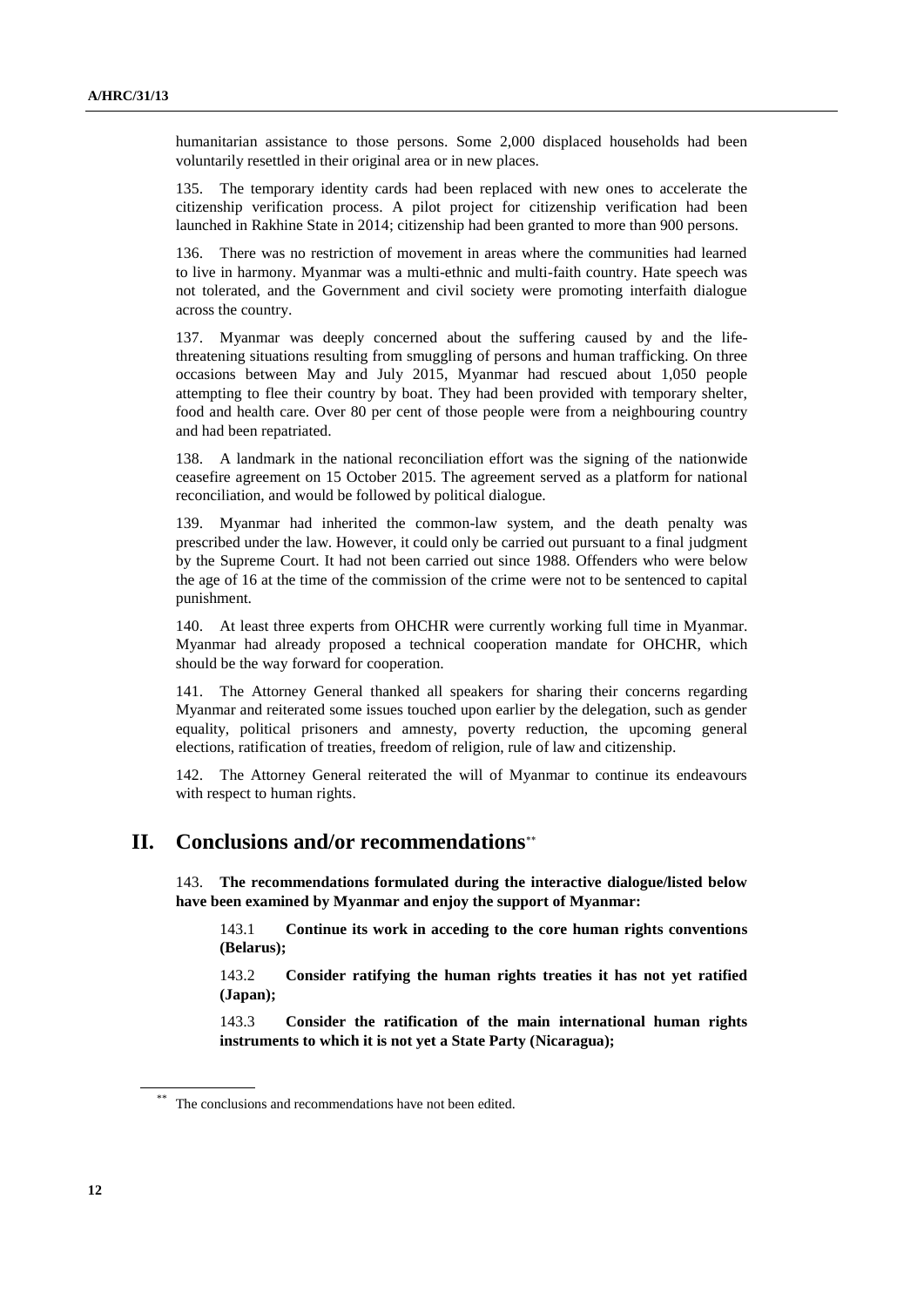143.4 **Consider positively acceding to the core international human rights instruments, to which it is not yet a party, particularly the International Covenant on Civil and Political Rights and the Convention against Torture (Viet Nam);**

143.5 **Consider accession to international human rights instruments that it is not yet a party to, including the International Covenant on Civil and Political Rights and the International Convention on the Protection of the Rights of All Migrant Workers and Members of Their Families (Philippines);**

143.6 **Consider ratification of the International Covenant on Civil and Political Rights and its second Optional Protocol, with the view of total abolition of the death penalty (Namibia);**

143.7 **Consider ratifying the International Covenant on Civil and Political Rights (United States of America);**

143.8 **Ratify the International Covenant on Economic, Social and Cultural Rights (Ghana);**

143.9 **Consider ratifying the International Convention on the Elimination of All Forms of Racial Discrimination, the International Covenant on Economic, Social and Cultural Rights and the International Convention on the Protection of the Rights of All Migrant Workers and Members of Their Families (Egypt);**

143.10 **Sign the Convention against Torture (France);**

143.11 **Ratify the Optional Protocol on the involvement of children in armed conflict (Chile) (Croatia);**

143.12 **Ratify the Optional Protocol on the involvement of children in armed conflict (Luxembourg);**

143.13 **Consider the possibility of ratifying the Optional Protocol on the involvement of children in armed conflict (Panama);**

143.14 **Take all necessary measures aimed at the early ratification of the Optional Protocol on the involvement of children in armed conflict (Slovakia);**

143.15 **Expedite the process of redrafting of the existing Child Law taking into account the views and suggestions made by civil society organizations (Bhutan);**

143.16 **Continue to further enhance peace, development and democracy (Cambodia);**

143.17 **Give continuity to the democratization process undertaken by the Government (Nepal);**

143.18 **Continue its democratisation process by means of restructuring of the local police forces (Greece);**

143.19 **Continue building its democratic reform for the prosperity and wellbeing for the people and the nation of Myanmar (Timor-Leste);**

143.20 **Adopt a human-rights-based approach when designing and implementing the reforms towards the democratization of the country (Portugal);**

143.21 **Continue further improvement of the protection and promotion of human rights in the country (Azerbaijan);**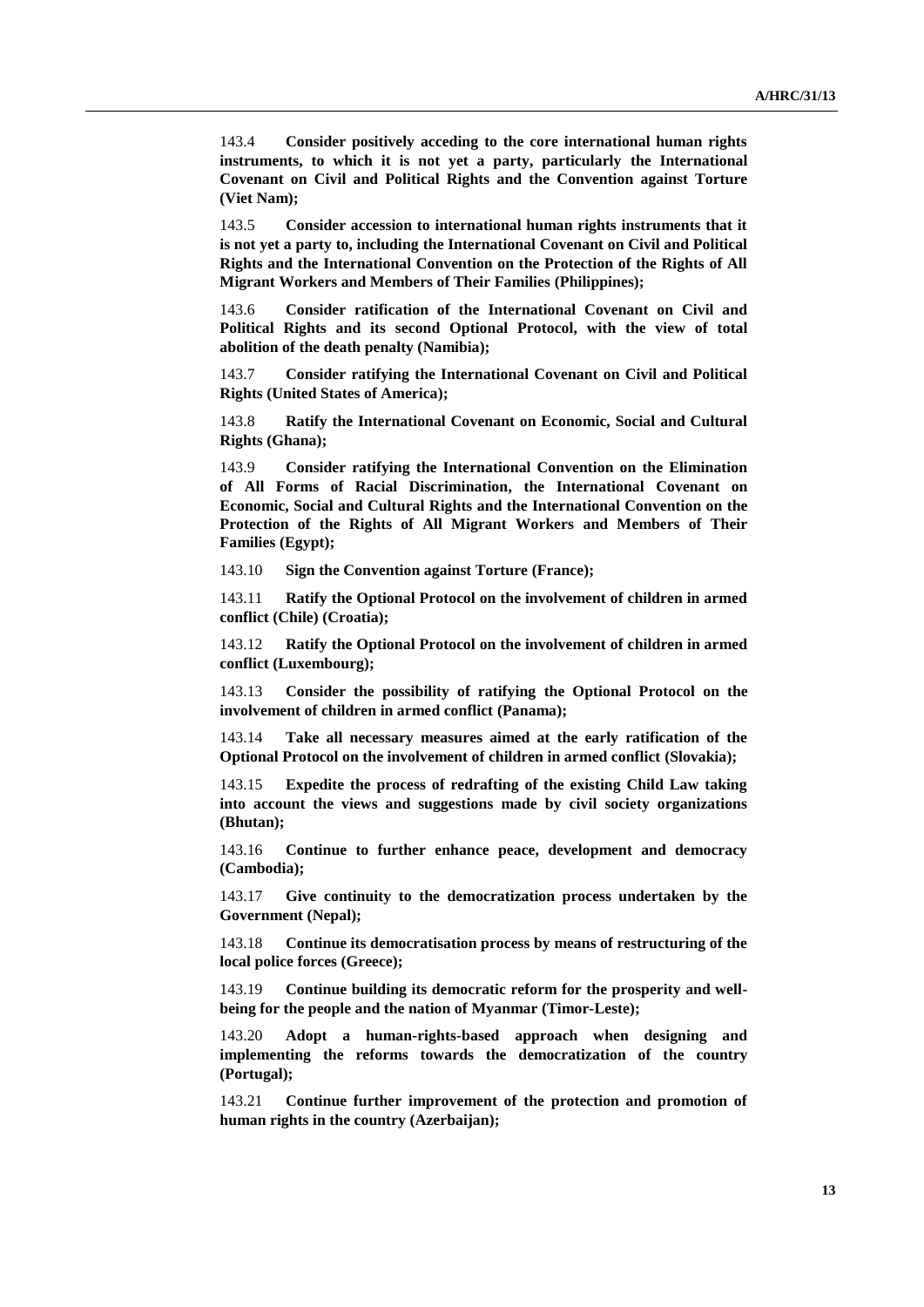143.22 **Continue making efforts for protecting and promoting human rights and improving the living conditions (Kyrgyzstan);**

143.23 **Continue to point special attention to the prevention of the emergence of the situation which might lead to conflicts on ethnic and religious basis (Russian Federation);**

143.24 **Adopt legislation ensuring protection of human rights of ethnic communities, including their participation in government decisions (Slovenia);**

143.25 **Reinforce and implement the protection of vulnerable groups, namely children, women, disabled, elderly, and make a greater effort to include ethnic and religious groups in the life of Myanmar society (Holy See);**

143.26 **Continue its efforts to provide protection and care for its elderly population and other vulnerable groups (Brunei Darussalam);**

143.27 **Continue peace talks among the people to avoid ethnic and religious conflicts and scale up national reconciliation process in the country (Ethiopia);**

143.28 **Take action to bring other remaining armed groups, who are not among 8 major ethnic groups that recently signed the National Ceasefire Agreement, into an inclusive peace process (Israel);**

143.29 **Ensure the proper work of the Joint Monitoring Committee and Union Peace Dialogue Joint Committee (Israel);**

143.30 **Continue to strengthen its system to promote and protect human rights paying special attention to the social protection of the population (Belarus);**

143.31 **Continue to maintain annual economic growth of average of 8% (Democratic People's Republic of Korea);**

143.32 **Further continue concentrating on economic development to bring about sustainable peace and ensure enjoyment of human rights (Ethiopia);**

143.33 **Harmonize its process of political, socio-economic and administrative reforms made in accordance with its international human rights obligations (Nicaragua);**

143.34 **Continue consolidating the correct measures taken on economic growth, for the benefit of its people (Bolivarian Republic of Venezuela);**

143.35. **Keep the momentum of political, socio-economic and administrative reform to comply with the socio-economic needs of the population (Cuba);**

143.36 **Accelerate the political, socio-economic and administrative reform to fulfil socio-economic needs of the people (Islamic Republic of Iran);**

143.37 **Continue to accelerate the momentum of the political, socio-economic and administrative reform to further fulfil socio-economic needs of the people (Lao People's Democratic Republic);**

143.38 **Take measures to ensure that economic growth is proportional in the different parts of the country and benefits the whole population, including the country's minorities (Cuba);**

143.39 **Take measures for the economic growth to be proportional to different parts of the country and to benefit all including in particular minorities (Islamic Republic of Iran);**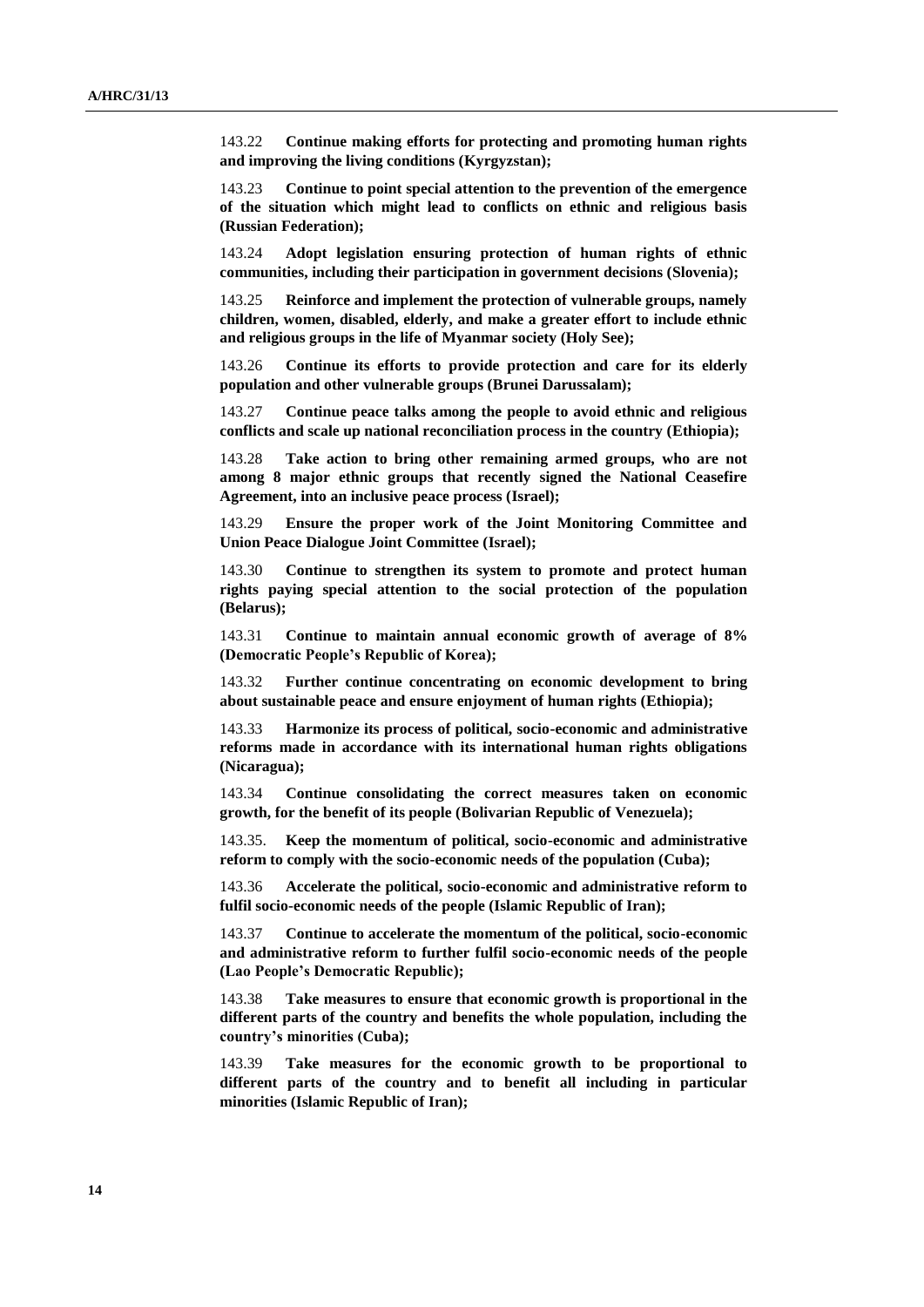143.40 **Continue advancing in the achievement of the Sustainable Development Goals (Bolivarian Republic of Venezuela);**

143.41 **Implement policies to meet the relevant 2030 Sustainable Development Goals so that all communities, regions and states can benefit from Myanmar's economic growth and it can graduate from Least Developed Country Status soonest (Singapore);**

143.42 **Continue the strengthening of the national human rights institutions and mechanisms (Nepal);**

143.43 **Take steps towards establishing a National Human Rights Institution in line with the Paris Principles (Egypt);**

143.44 **Grant the National Human Rights Commission autonomy and independence in accordance with the Paris Principles (Chile);**

143.45 **Allow the National Human Rights Commission to fully exercise its functions, in line with the Paris Principles (Senegal);**

143.46 **Ensure that the National Human Rights Commission is able to discharge its functions fully, in accordance with the Paris Principles, as previously recommended (Portugal);**

143.47 **Take steps to ensure that the National Human Rights Commission is given a mandate in conformity with the Paris Principles (Sierra Leone);**

143.48 **Provide all necessary assistance in order that the national human rights institution is able to operate at full capacity and continue judicial reforms, including the increased capacity building of judicial institutions (Republic of Korea);**

143.49 **Study the possibility of creating a national system for the follow-up of international recommendations on human rights (Paraguay);**

143.50 **Engage closely with the United Nations human rights system, including treaty bodies and special procedures mandate holders (Turkey);**

143.51 **Continue to cooperate with human rights mechanisms, including the special rapporteur on Myanmar (Republic of Korea);**

143.52 **Ensure ongoing cooperation with the special rapporteur for Myanmar of the Human Rights Council and with other Special Procedures (Chile);**

143.53 **Continue to take steps to enhance women empowerment (Pakistan);**

143.54 **Ensure better representation of women in the peace process (Slovenia);**

143.55 **Promote gender equality in all aspects of life and combat violence against women (Cyprus);**

143.56 **Implement the commitment taken in 2011 to ensure gender equality (France);**

143.57 **Adopt a legal definition of discrimination against women according to the Convention on the Elimination of All Forms of Discrimination against Women (Austria);**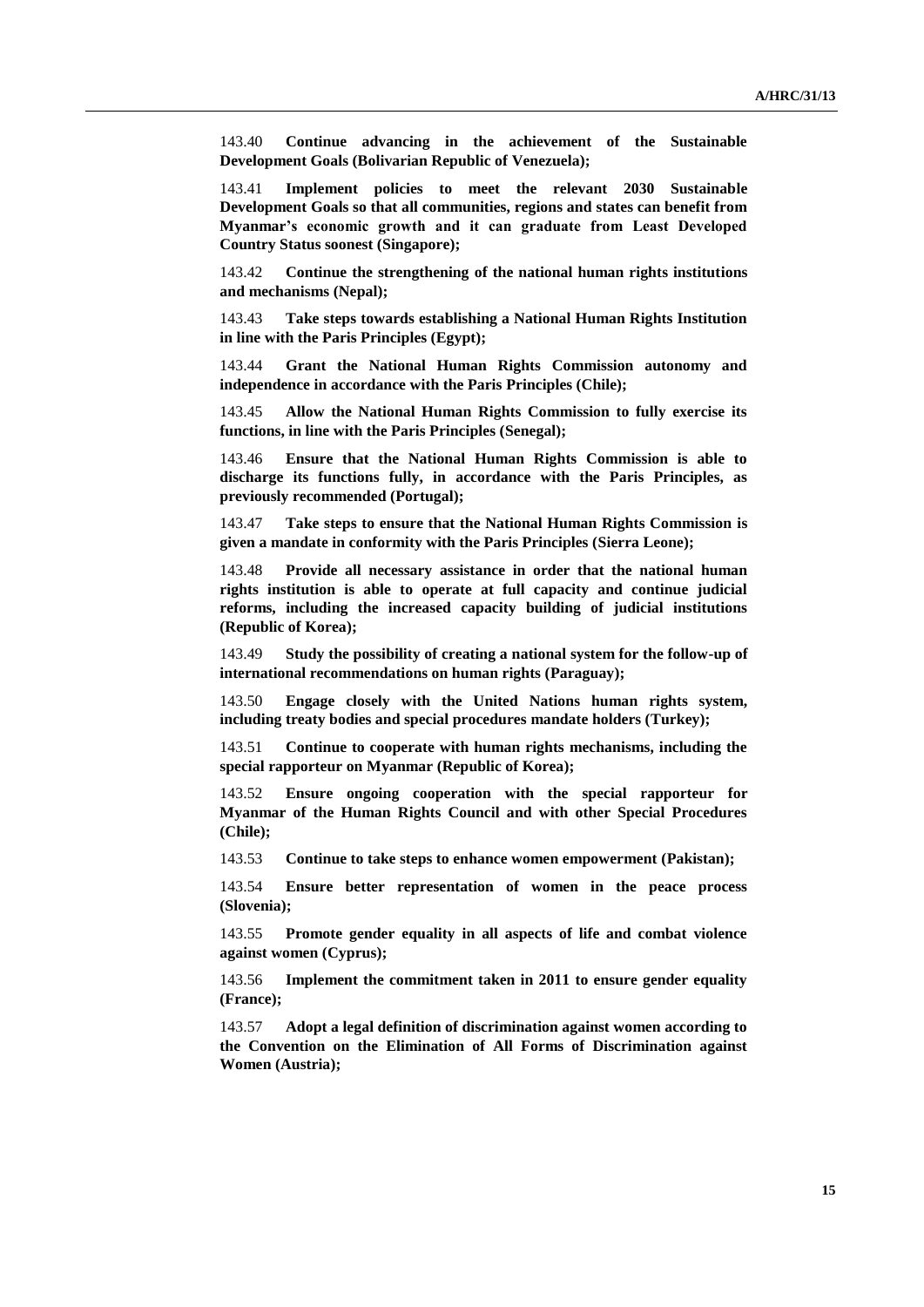143.58 **Domesticate the Convention on the Elimination of All Forms of Discrimination against Women and give women a visible and inclusive role as envisaged by the treaty (Sierra Leone);**

143.59 **Continue with the implementation of the National Strategic Plan for the Advancement of Women (Israel);**

143.60 **Continue efforts to strive for all citizens to live in harmony without discrimination against any races and nationalities (Nepal);**

143.61 **Consider the possibility of adopting adequate measures to promote social cohesion, with a view to the elimination of all forms of discrimination, including against minority, ethnic and cultural groups (Ecuador);**

143.62 **Increase its efforts to counter hate-speech and incitement to violence (New Zealand);**

143.63 **Ensure that the rights of women and ethnic minorities are not undermined as a result of the recently introduced set of Protection of Race and Religion laws (Japan);**

143.64 **Consider abolishing de jure the death penalty (Panama);**

143.65 **Continue releasing political prisoners and relaunch the joint Government/civil society committee (France);**

143.66 **Enact and enforce legislation that guarantees comprehensive protection from all forms of violence against women, and that addresses impunity for all perpetrators (Sweden);**

143.67 **Take positive action to ensure protection of women against sexual violence and their access to legal mechanisms without discrimination (Namibia);**

143.68 **Develop a legal framework to prevent and combat violence against women and domestic violence (Serbia);**

143.69 **Address in legislation all forms of gender-based violence, both within as well as outside of marriage (Spain);**

143.70 **Take effective measures to prevent and combat marital rape and domestic violence, including the express criminalization of these practices (Portugal);**

143.71 **Strengthen policies to combat all forms of violence and discrimination against women and girls, including by criminalizing marital rape and prohibiting forced and early marriages (Paraguay);**

143.72 **Adopt measures to end the recruitment and participation of children in military activities (Mexico);**

143.73 **Continue to implement policies to ensure full protection of civilians, particularly children, in zones of armed conflict (Ecuador);**

143.74 **Step up efforts towards the prevention and suppression of human trafficking and the smuggling of migrants by air, land and sea (Greece);**

143.75 **Double its efforts in combating trafficking in persons including by bringing human traffickers and people smugglers to justice (Malaysia);**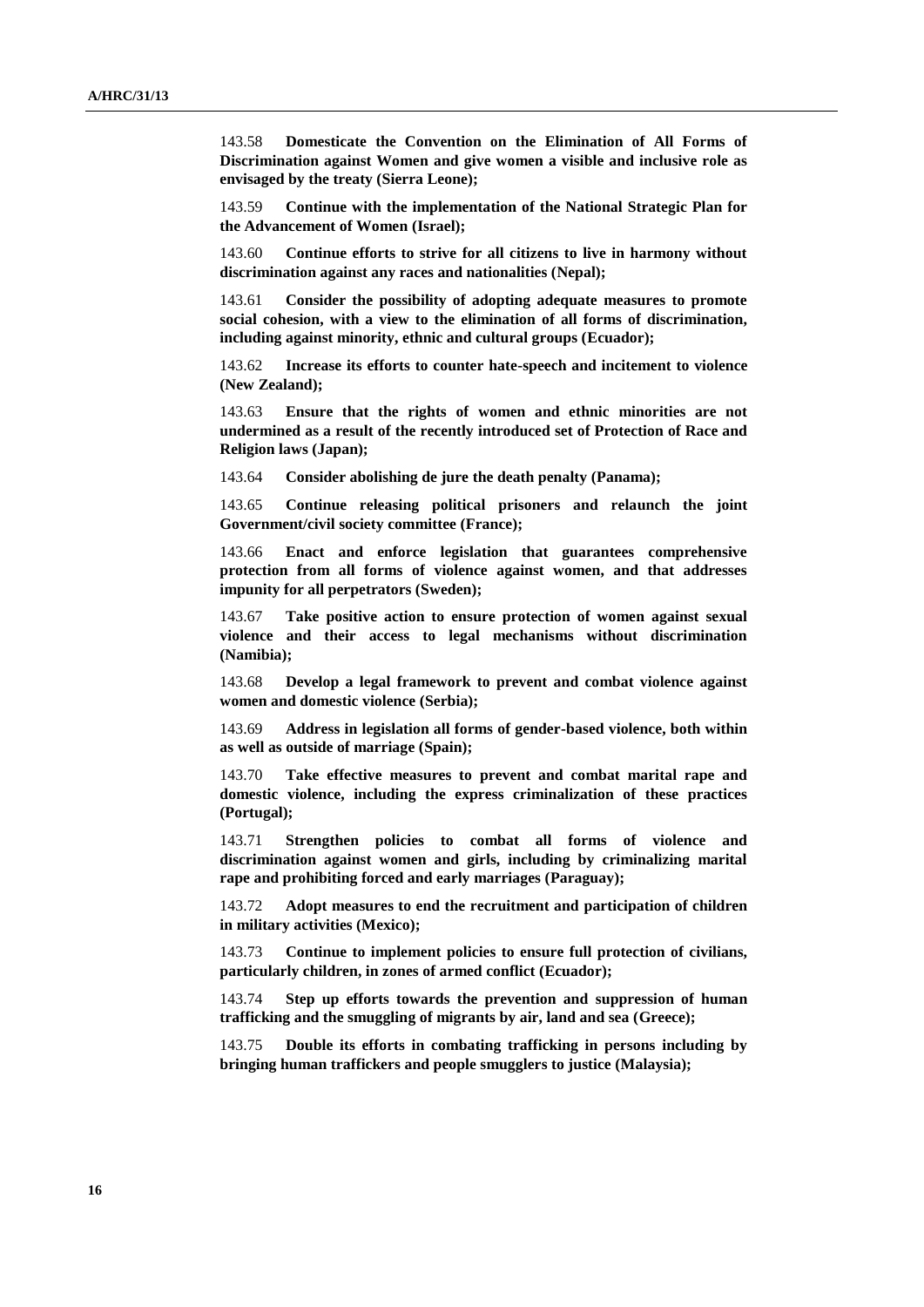143.76 **Continue investing efforts in the prevention of human trafficking, with special attention to investigation and prosecution of all cases of sale and trafficking of children (Serbia);**

143.77 **Ensure impartial and effective investigation of violence perpetrated against women and violence perpetrated against children, and ensure reparations for victims and the right to a fair trial, including legal aid, for both the victim and the accused (Finland);**

143.78 **Ensure independent investigations of all cases of violence and discrimination against ethnic and religious minorities (Iceland);**

143.79 **Prosecute suspected perpetrators of violence against ethnic and religious minorities, in line with international standards and to ensure compliance with due process and respect for the rule of law (Iceland);**

143.80 **Combat impunity (Senegal);**

143.81 **Ensure that police and military officers alleged to have committed acts of torture and ill-treatment are held accountable through the criminal justice system (Lithuania);**

143.82 **Continue its efforts to ensure respect for the rights and fundamental freedoms of all the population, guaranteeing the investigation and punishment of perpetrators of human rights violations, demonstrating its commitment to combating impunity (Argentina);**

143.83 **Review legislation in order to raise the minimum age of criminal responsibility in line with international standards (Chile);**

143.84 **Address effectively the issue of corruption (Cuba);**

143.85 **Accelerate reforms with the aim to guarantee good governance and more vigorously address the issue of corruption (Georgia);**

143.86 **Continue to strengthen the rule of law and ensure good and clean governance at all levels of government, which would help address the social and economic needs of the Myanmar people more effectively (Singapore);**

143.87 **Increase its efforts to ensure access to basic services, as well as freedom of movement, for all residents (Japan);**

143.88 **Ensure the protection of human rights for all, including freedom of religion or belief, expression, association and peaceful assembly and the right to participate in public and political life (Botswana);**

143.89 **Spread the culture of human rights and strengthen religious and faith tolerance (Sudan);**

143.90 **Intensify efforts in actively promoting inter-ethnic, inter-faith and communal understanding and harmony (Malaysia);**

143.91 **Achieve tolerance and peaceful existence in all parts of society by promoting interfaith and intercommunal dialogue (Turkey);**

143.92 **Continue efforts to preserve national, cultural and religious diversity so as to promote harmony among ethnic groups and religions (China);**

143.93 **Make sincere efforts to build up levels of confidence and reconciliation among religious groups through dialogue between religious leaders (Republic of Korea);**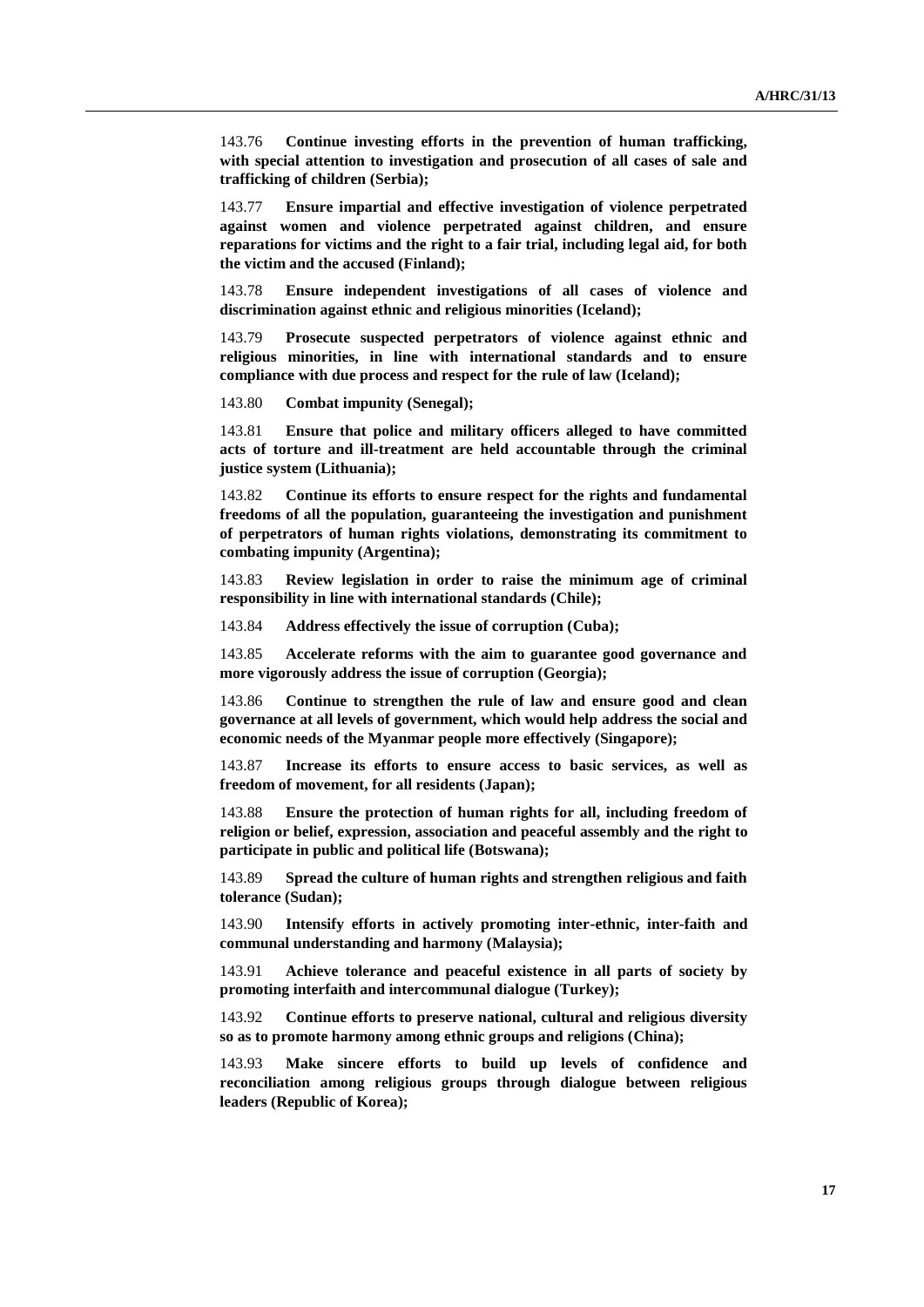143.94 **Continue efforts to promote tolerance, harmony and respect of human rights among all communities in Myanmar, including through possible review of legal frameworks, human rights' education and interfaith dialogues and cooperation involving all segments in the society (Indonesia);**

143.95 **Prevent the destruction of places of worship and cemeteries (Egypt);**

143.96 **Make every effort to guarantee the right to religious conversion and to respect the freedom of religion, in particular, enabling religious practice (Holy See);**

143.97 **Ensure full respect for freedom of religion or belief and the human rights of the persons belonging to ethnic and religious minorities, in line with international human rights law (Poland);**

143.98 **Work to ensure that freedom of opinion and expression are protected (New Zealand);**

143.99 **Further ensure that those who legitimately exercise their rights to freedom of expression and peaceful assembly be not subject to reprisals (Italy);**

143.100 **Continue to create a safe and enabling environment for civil society in order to help the country's ongoing transition to democracy (Ireland);**

143.101 **Put forward every effort to ensure that the election process is both free and fair (Republic of Korea);**

143.102 **Continue promoting the participation of women in public affairs and socio-economic activities (Bolivarian Republic of Venezuela);**

143.103 **Further promote women's rights through increased participation in political, socio-economic and administrative decision making processes (Italy);**

143.104 **Take necessary further steps to combat poverty and to address socioeconomic inequality (Sri Lanka);**

143.105 **Take appropriate steps towards achieving Universal Health Coverage in the country (Brunei Darussalam);**

143.106 **Continue to allocate more budget in health sectors (Lao People's Democratic Republic);**

143.107 **Continue more budget allocation in the health sector (Democratic People's Republic of Korea);**

143.108 **Earmark additional financial resources to health services and reduce the financial burden faced by vulnerable groups in accessing medical care (Viet Nam);**

143.109 **Increase the amount of spending on health with special attention to women and children so as to achieve relevant Millennium Development Goals as soon as possible (China);**

143.110 **Increase significantly the proportion of national expenditure allocated to health care, address the regional differences in access to health care services and expand the human capital within the health care sector, especially to ascertain that an adequate number of midwives are educated and dispatched across the country (Sweden);**

143.111 **Redouble steps taken in providing quality and affordable health and education services, including providing adequate learning opportunities (Timor-Leste);**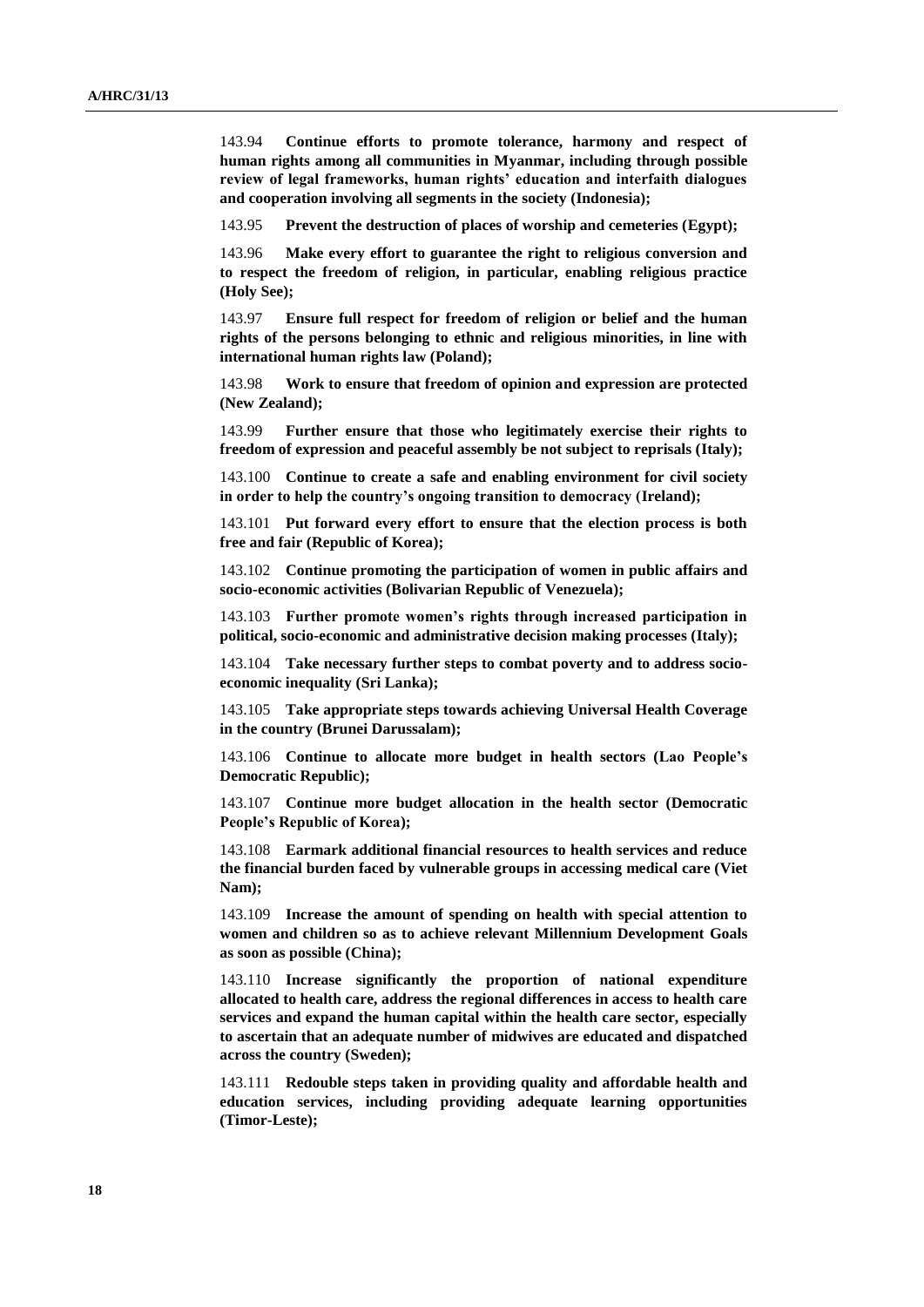143.112 **Continue to promote and protect the enjoyment of fundamental freedoms and rights of its citizens in the areas of education and health among others without discrimination (Nigeria);**

143.113 **Provide equal access to education by the people (Islamic Republic of Iran);**

143.114 **Continue to invest in education and ensure the continued provision of free education for its primary and secondary students (Brunei Darussalam);**

143.115 **Continue with the efforts of providing equal access to education by all national races in the country (Lao People's Democratic Republic);**

143.116 **Continue to provide equal access to education by all national races, including minorities in the country (Democratic People's Republic of Korea);**

143.117 **Continue efforts to develop its human capital through education, training and empowering vulnerable groups (Sri Lanka);**

143.118 **Improve the situation of minorities in the country (Greece);**

143.119 **Accelerate citizenship verification processes so that populations now deprived of identity documents do not remain in an illegal situation (France);**

143.120 **Ensure the safe and voluntary return of all internally displaced persons to their place of origin (Turkey);**

143.121 **Allow access to humanitarian aid to all groups who need it, including internally displaced persons in Rakhine State and other affected areas (Kuwait);**

143.122 **Adopt and implement all the necessary measures to continue improving health care, food and education services in camps for internally displaced persons, including in remote areas (Panama);**

143.123 **Ease tensions in rural areas by developing an effective land registration system with a clear complaints handling mechanism (Germany);**

143.124 **Effectively address the issue of land grabbing, including through providing redress to farmers and others whose land was illegally or arbitrarily seized (Czech Republic).**

144. **The following recommendations will be examined by Myanmar, which will provide responses in due time, but no later than the thirty-first session of the Human Rights Council, in March 2016:**

144.1 **Ratify the core international human rights instruments (Paraguay);**

144.2 **Accede to and implement all core human rights treaties (Latvia);**

144.3 **Ratify all core human rights conventions, especially the International Covenant on Civil and Political Rights, the Convention against Torture and the International Covenant on Economic, Social and Cultural Rights (Germany);**

144.4 **Ratify the outstanding core treaties, such as the International Covenant on Civil and Political Rights, the Convention against Torture, and the International Convention on the Elimination of All Forms of Racial Discrimination (Hungary);**

144.5 **Ratify human rights treaties such as the International Convention on the Elimination of All Forms of Racial Discrimination, the International Covenant on Economic, Social and Cultural Rights, the International Covenant**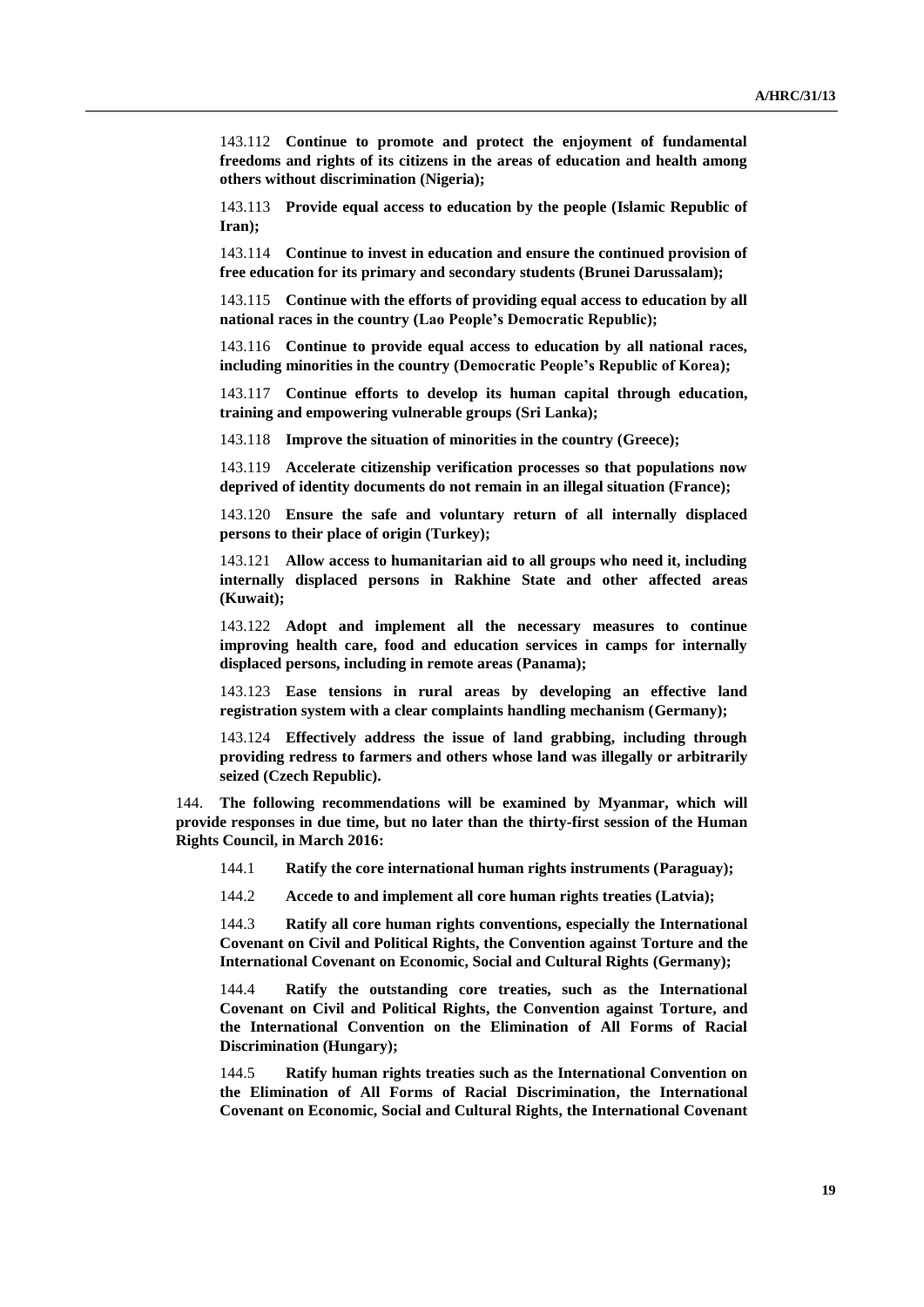**on Civil and Political Rights, the Convention against Torture and the Optional Protocol to the Convention on the Elimination of All Forms of Discrimination against Women (Sierra Leone);**

144.6 **Ratify and fully implement all core human rights treaties, including the International Covenant on Civil and Political Rights and the Convention against Torture, as previously recommended (Slovenia);**

144.7 **Ratify the International Covenant on Civil and Political Rights (Montenegro) (Poland);**

144.8 **Ratify the International Covenant on Civil and Political Rights and continue to raise public awareness about international human rights law and the legal avenues available for defending those rights (Lithuania);**

144.9 **Ratify the International Covenant on Civil and Political Rights and its optional protocols (Spain);**

144.10 **Ratify the International Covenant on Civil and Political Rights and its two optional protocols (Estonia) (Ghana);**

144.11 **Accede to the International Covenant on Civil and Political Rights and its Second Optional Protocol, aiming at the abolition of the death penalty (Greece);**

144.12 **Sign and ratify the International Covenant on Civil and Political Rights and the International Covenant on Economic, Social and Cultural Rights (Bahrain);**

144.13 **Ratify the International Covenant on Civil and Political Rights and the International Covenant on Economic, Social and Cultural Rights and ensure the conformity of national legislation with international obligations (Switzerland);**

144.14 **Ratify the International Covenant on Economic, Social and Cultural Rights and its Optional Protocol (Portugal);**

144.15 **Ratify the International Convention on the Elimination of All Forms of Racial Discrimination and the International Covenant on Civil and Political Rights (Algeria) (Libya);**

144.16 **Ratify the International Convention on the Elimination of All Forms of Racial Discrimination (Ghana);**

144.17 **Sign and ratify the International Covenant on Civil and Political Rights, the Convention against Torture and the International Convention on the Elimination of All Forms of Racial Discrimination (Turkey);**

144.18 **Ratify the International Covenant on Economic, Social and Cultural Rights, the International Covenant on Civil and Political Rights and the International Convention on the Elimination of All Forms of Racial Discrimination (Sudan);**

144.19 **Ratify the International Covenant on Civil and Political Rights and the International Covenant on Economic, Social and Cultural Rights, as well as the International Convention on the Elimination of All Forms of Racial Discrimination (Brazil);**

144.20 **Ratify the International Covenant on Civil and Political Rights and the Convention against Torture (Italy);**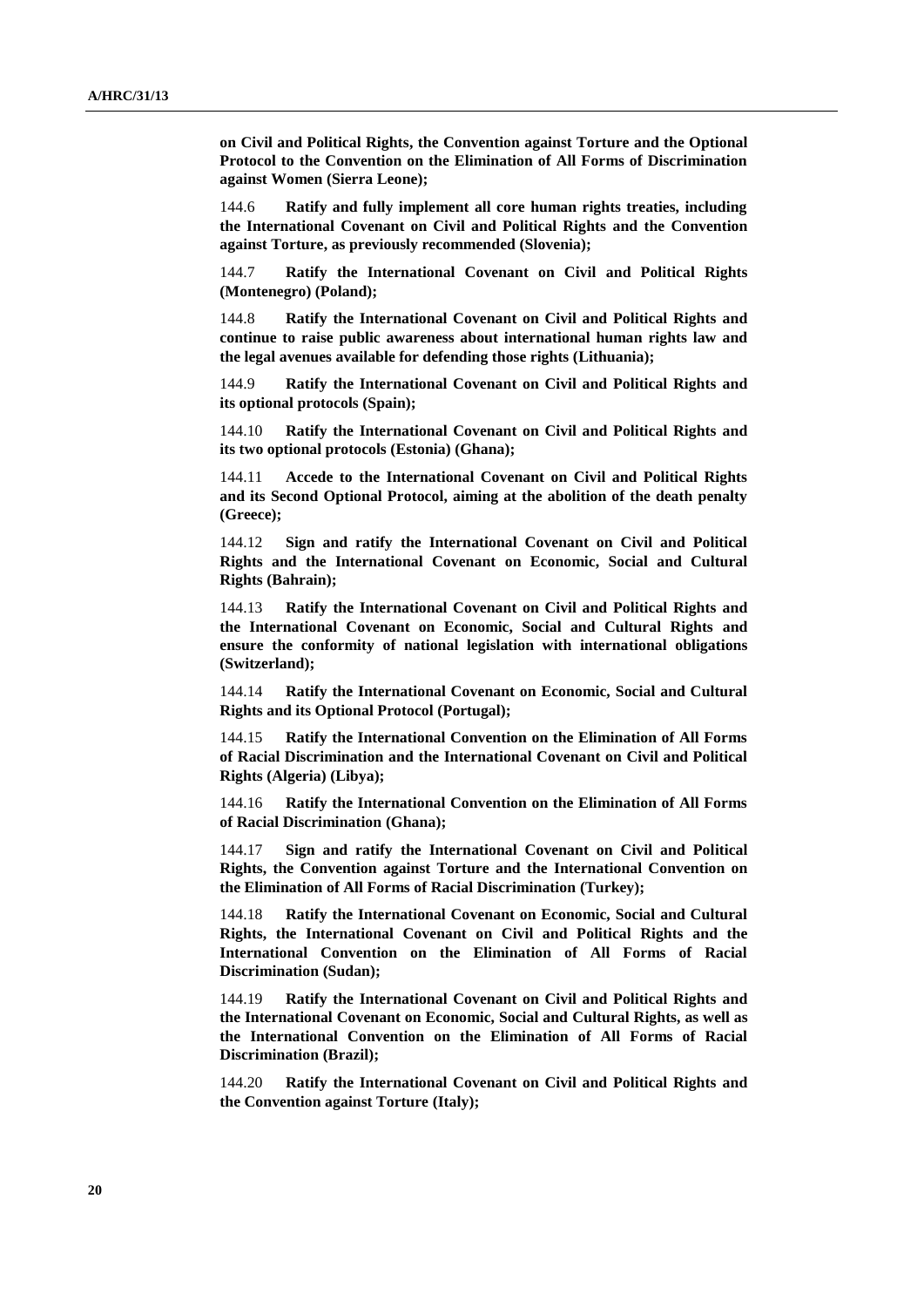144.21 **Ratify the International Covenant on Civil and Political Rights and the Convention against Torture (Luxembourg);**

144.22 **Ratify the Convention against Torture and the International Covenant on Civil and Political Rights (Georgia);**

144.23 **Ratify the Convention against Torture (Denmark) (Guatemala);**

144.24 **Ratify the Convention against Torture, as previously recommended (Portugal);**

144.25 **Ratify the Convention against Torture and its Optional Protocol (Lithuania);**

144.26 **Ratify the Convention against Torture, and subsequently ensure the adoption of provisions that expressly prohibit torture in police settings (Chile);**

144.27 **Ratify the Convention against Torture and the International Convention for the Protection of All Persons from Enforced Disappearance (Mexico);**

144.28 **Take further steps towards the promotion of the human rights situation in Myanmar, especially for ethnic, religious and linguistic minorities and vulnerable groups (Bahrain);**

144.29 **Include specific references to human rights law in the agreement of ceasefire throughout the country and establish a comprehensive system to monitor its implementation (Guatemala);**

144.30 **Support the active and meaningful participation of women, "ethnic groups", internally displaced persons and refugees in the implementation of the Nationwide Ceasefire Agreement, including the national dialogue (Finland);**

144.31 **Ensure that human rights agencies, including the Myanmar National Human Rights Commission and the Myanmar Press Council, are able to function as effective and independent agencies (Thailand);**

144.32 **That the new administration that will emerge from the elections of November 8 develop a road map for the implementation of the recommendations issued by the Human Rights Council, the General Assembly, and United Nations Special Rapporteurs and Envoys (Costa Rica);**

144.33 **Issue a standing invitation to the Special Procedures (Guatemala);**

144.34 **Issue a standing invitation to all thematic special procedures (Montenegro);**

144.35 **Extend a standing invitation to mandate holders (Senegal);**

144.36 **Extend an open invitation to the Special Procedures and respond favourably to pending requests (Uruguay);**

144.37 **Extend an open and permanent invitation to the United Nations human rights special procedures mandate-holders (Cyprus);**

144.38 **Extend a standing invitation to special procedures, respond positively to their requests to visit the country and cooperate fully, promptly and substantively with all mandate holders (Latvia);**

144.39 **Allow the OHCHR to open a country office with a full mandate (United States of America);**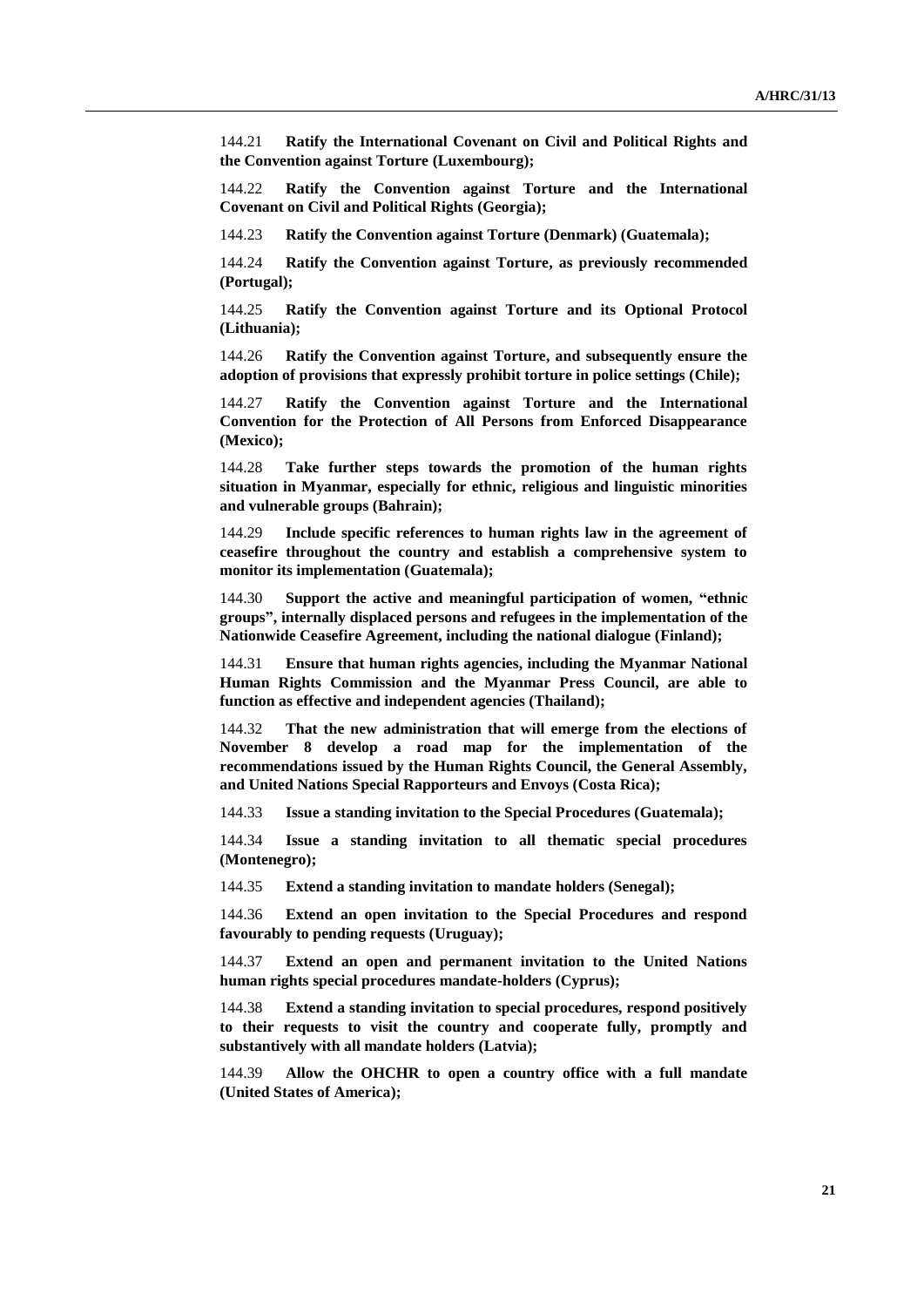144.40 **Expedite the establishment of an OHCHR office with a full mandate (Turkey);**

144.41 **Take further steps towards the establishment of the OHCHR country office in Myanmar (Croatia);**

144.42 **Establish a timeline for an early opening of the OHCHR country office with a full mandate (Czech Republic);**

144.43 **Approve the opening of an OHCHR country office to provide for enhance protection of and cooperation on human rights (Hungary);**

144.44 **Facilitate the establishment of an OHCHR office in the State, which would be able to operate throughout the country with a full promotion and protection mandate (Ukraine);**

144.45 **Facilitate the establishment of an OHCHR country office in Myanmar, able to operate throughout the country with a full promotion and protection mandate and establish a timeframe in that respect (Belgium);**

144.46 **Review the provisions in its penal code which contain punitive measures against women who have undergone illegal abortions (Norway);**

144.47 **Take the necessary steps to eliminate discrimination faced by ethnic minorities and ensure that they enjoy their right to culture and their religious freedom is protected (Mexico);**

144.48 **Take necessary measures in law and in practice to put an end to all forms of discrimination against minorities, especially ethnic and religious minorities (France);**

144.49 **Enact law that will address the spread of discrimination, incitement of hatred against Muslims and members of national, ethnic, religious and linguistic minorities in Myanmar (Nigeria);**

144.50 **Take appropriate measures to combat nationalist extremism as effectively as possible (Djibouti);**

144.51 **Take necessary measures to fight against any form of intolerance and hate speech targeting persons belonging to minorities (Algeria);**

144.52 **Strengthen efforts regarding the effective measures on the registration of all children born in Myanmar without any discrimination (Albania);**

144.53 **Take measures for the effective registration of all children born in the country without discrimination and remove all references to ethnic origin in identity documents (Paraguay);**

144.54 **Ensure effective registration of all children born in the country, regardless of their ethnic origin and without any discrimination, in accordance with Article 7 of the Convention on the Rights of the Child (Canada);**

144.55 **Develop a simplified, effective birth registration system through which all can access a birth certificate, including a complaints handling mechanism (Namibia);**

144.56 **Abolish the death penalty (Holy See) (Poland) (Slovenia) (Spain);**

144.57 **Abolish the death penalty in all cases and circumstances (Portugal);**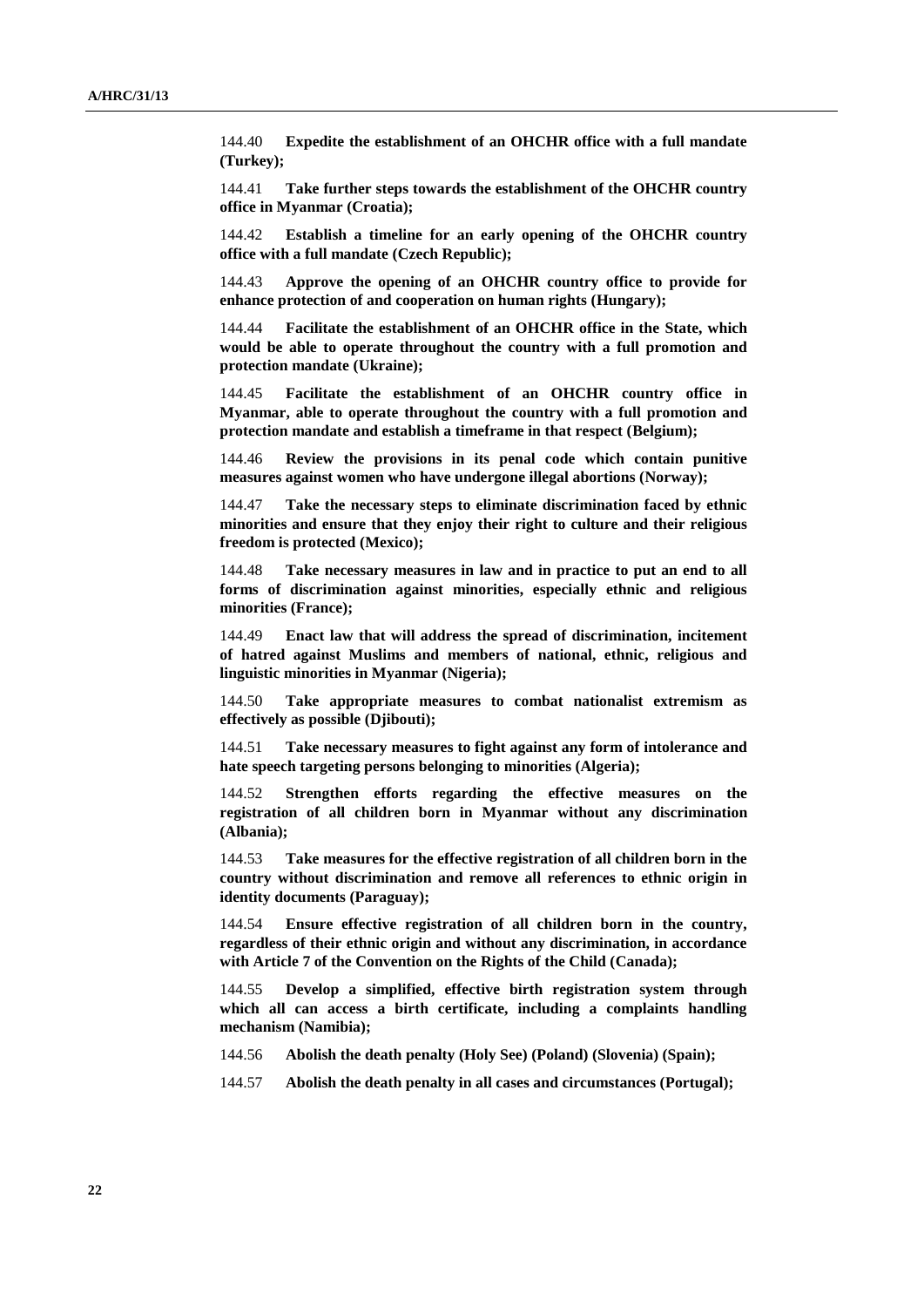144.58 **Place a moratorium on the death penalty with a view to its abolition (Sierra Leone);**

144.59 **Institute a de jure moratorium on the death penalty, with a view to its future abolition (Switzerland);**

144.60 **Institute a de jure moratorium on the death penalty, with a view to its definitive abolition (Luxembourg);**

144.61 **Establish an official moratorium on the death penalty with a view to its abolition for all crimes (France);**

144.62 **Establish a formal moratorium on the death penalty with a view to ratifying the Second Optional Protocol to the International Covenant on Civil and Political Rights (Australia);**

144.63 **Translate the de-facto moratorium on the death penalty into binding law, with a view to completely abolish the death penalty altogether (Croatia);**

144.64 **Change a de facto moratorium, which is in place in Myanmar since 1988, to a de jure moratorium on the use of the death penalty as a first step to its abolishing (Lithuania);**

144.65 **Release all political prisoners (Germany);**

144.66 **Release all remaining political prisoners (Greece);**

144.67 **Free political prisoners and prisoners of conscience who may still remain after previous release exercises (Spain);**

144.68 **Release all those imprisoned for the exercise of their rights or for espousing dissenting views (Czech Republic);**

144.69 **Release all political prisoners unconditionally, and remove conditions on those already released (United States of America);**

144.70 **Free all remaining prisoners of conscience and put an end to practices that fuel arbitrary arrests (Croatia);**

144.71 **Release immediately and unconditionally all human rights defenders, student activists and political prisoners, and end ongoing trials of political detainees (Norway);**

144.72 **Implement the National Action Plan for the Advancement of Women by: amending legislation to include sexual violence in conflict within the Preventing Sexual Violence Law, removing military impunity for human rights violations — including sexual violence, and appointing a Gender Advisor within the President's Office (United Kingdom of Great Britain and Northern Ireland);**

144.73 **Guarantee in law and in practice that lawyers and judges can perform their professional functions without improper interference and legally form and join self-governing professional associations (Austria);**

144.74 **Define professional legal standards and disciplinary procedures in conformity with the Basic Principles on the Role of Lawyers (Hungary);**

144.75 **Amend the Bar Council Act in order to allow for the Bar Council to become a truly independent and self-governing association (Hungary);**

144.76 **Amend the Bar Council Act to ensure the Bar Council's independence, and commit to improving legal education and continuing legal**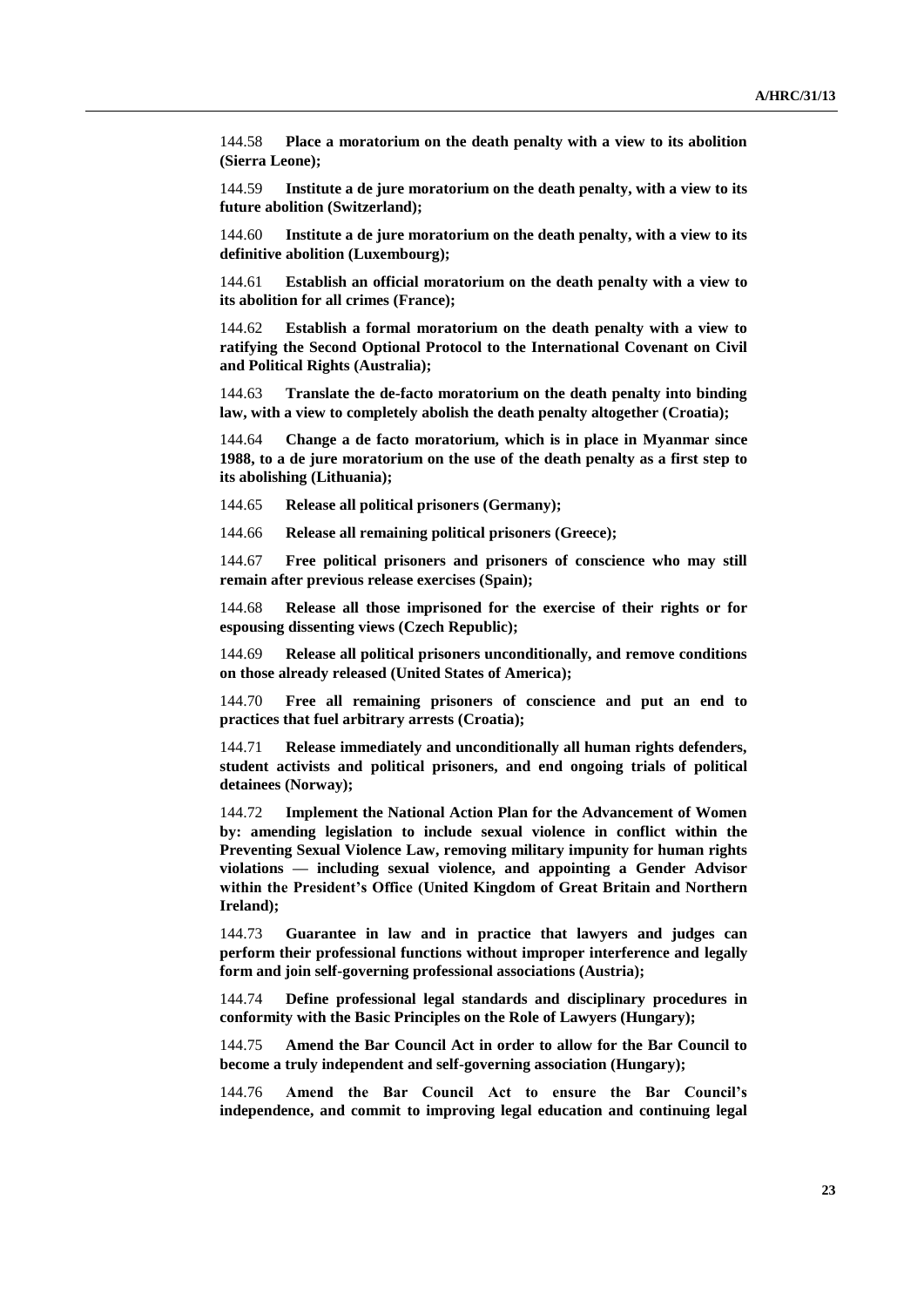**professional development, including with regard to international human rights law and the United Nations human rights mechanisms (Canada);**

144.77 **Raise the age of criminal responsibility to international standards (Lithuania);**

144.78 **Review the laws and measures about marriage, especially of people belonging to minorities (Holy See);**

144.79 **Lift restrictions to freedom of movement and local orders (Djibouti);**

144.80 **Review the News Media Law and the Printing and Publication Enterprise Law of 2014, in consultation with media representatives, in order to bring it in conformity with international standards regarding freedom of expression (Belgium);**

144.81 **Consider reviewing the News Media Law as well as the Printing and Publication Enterprise Law of 2014 in conformity with international human rights standards in order to enhance freedom of speech in the country (Ghana);**

144.82 **Ensure the protection of human rights defenders (Chile);**

144.83 **Create and maintain a safe and enabling environment for civil society, human rights defenders and journalists (Norway);**

144.84 **Take concrete steps to promote and protect the right of peaceful assembly, in line with international human rights law and standards (Brazil);**

144.85 **Make further efforts to reinforce and protect the rights of the Muslim minorities in Myanmar (Oman);**

144.86 **Take measures to improve the condition of religious/ethnic minorities respecting their human rights and ensuring they are not denied the right of citizenship or subject to discrimination, in a manner consistent with international standards (Portugal);**

144.87 **Finalise the citizenship verification process of persons lacking identity documents or holding a "turquoise" card and the establishment of a transparent process to legalise the residence status of those who do not meet Myanmar's citizenship criteria (Switzerland);**

144.88 **Amend laws that permit the compulsory acquisition of land by private businesses so that the expropriation is only permitted in the cases of necessary, proportionate and narrowly construed public interest, with strong procedural safeguards (Netherlands).**

145. **The recommendations below did not enjoy the support of Myanmar and would thus be noted:**

145.1 **Ratify the Convention against Torture, the Convention on the Rights of Persons with Disabilities, the International Convention on the Elimination of All Forms of Racial Discrimination, as well as the Rome Statute of the International Criminal Court (Austria);**

145.2 **Ratify the Rome Statute (Botswana) (Djibouti) (Ghana) (Latvia);**

145.3 **Adhere to the Rome Statute and fully harmonize its national legislation with it (Guatemala);**

145.4 **Accede to and fully align national legislation with the Rome Statute (Cyprus);**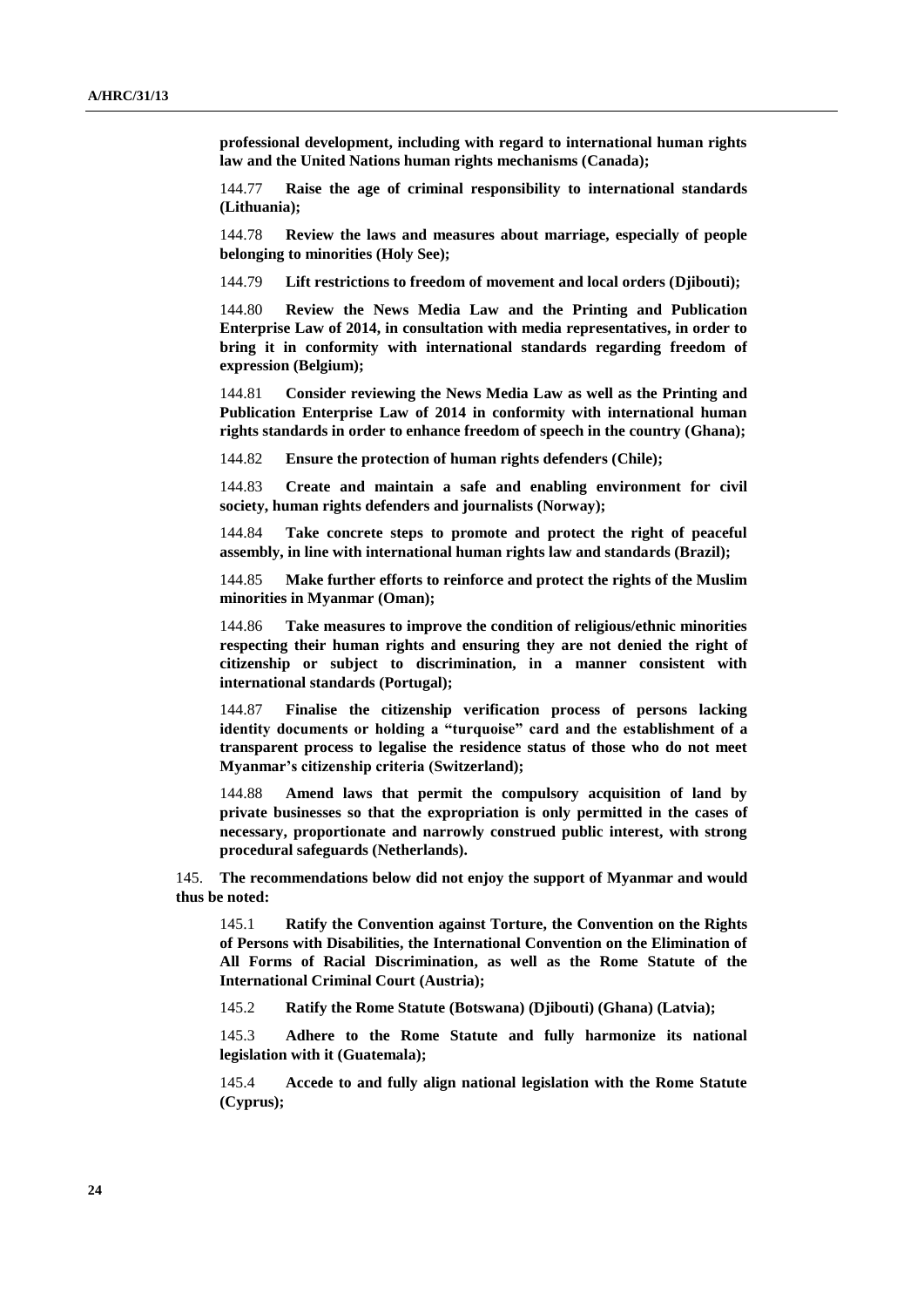145.5 **Accede to the Rome Statute and the Agreement on the Privileges and Immunities of the International Criminal Court (Estonia);**

145.6 **Continue acceding to international human rights treaties, strengthen the process of reforms, and pay more attention on the problems related to indigenous people in Rakhine state (Kyrgyzstan);**

145.7 **Amend the Constitution to provide guarantee for freedom of religion in Myanmar, in line with Article 18 of the Universal Declaration of Human Rights (Bahrain);**

145.8 **Ensure human rights protection to all people in Myanmar including the Rohingya (Guatemala);**

145.9 **Grant the Special Rapporteur on the situation of human rights in Myanmar unimpeded access to Rakhine state, including the internment camps, as well as any other requested meetings countrywide on her next visit (Ireland);**

145.10 **Take immediate steps to end violence and discrimination against national or ethnic, linguistic and religious minorities (Austria);**

145.11 **Abolish all forms of institutional discrimination against Islamic religious minorities (Saudi Arabia);**

145.12 **Prohibit and prosecute hate speech and discriminatory practices that incite violence towards minorities, and especially clearly endorse nondiscrimination and the right of all individuals in Rakhine State to equal protection under the law (Norway);**

145.13 **Remove discriminatory provisions of the "Protection of Race and Religion Law" (Turkey);**

145.14 **Further review and abolish those laws which are discriminatory against women and religious minorities according to international standards (Lithuania);**

145.15 **Repeal immediately the four recently adopted laws on the "protection of race and religion" regarding interfaith marriage, religious conversion, monogamy, and population control (Denmark);**

145.16 **Repeal the Special Law on the Marriage of Buddhist Women and the Law on Religious Conversion and review and amend the Law on Birth Control and the Law on Monogamy to conform them to international human rights norms and standards (Uruguay);**

145.17 **Review the recently adopted "protection of race and religion" laws to ensure that they are in line with Myanmar's human rights treaty obligations and that they adequately protect the rights of persons belonging to minority groups (Italy);**

145.18 **Repeal or revise discriminatory provisions in the legislation, including the four recently adopted laws on the protection of race and religion, and in this regard, adopt an action plan to promote, through concrete activities, tolerance and peaceful inter-faith and inter-ethnic co-existence in Myanmar (Czech Republic);**

145.19 **Repeal or amend the package of four laws on race and religion — the Religious Conversion bill, the Buddhist Women's Special Marriage bill, the Monogamy bill and the Population Control and Healthcare bill — to ensure respect for the human rights of women and ethnic and religious minority**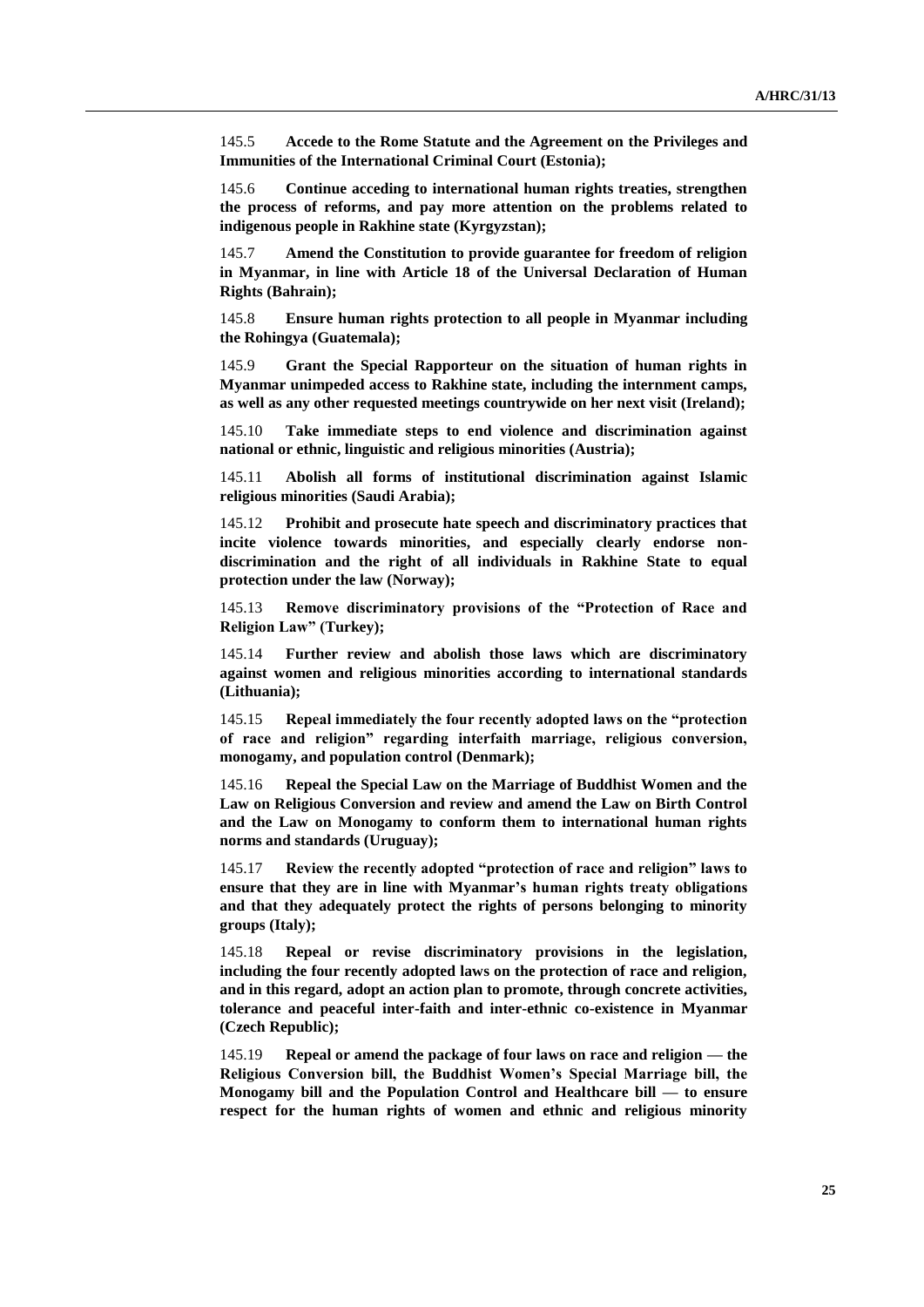**communities, and consistency with international human rights obligations and standards (Canada);**

145.20 **Eliminate discrimination of and violence against religious minorities including by bringing national legislation such as the "Laws on Protection of Race and Religion" and the 1982 citizenship act in accordance with international human rights obligations, and establish an effective birth registration system guaranteeing universal access to education and other government services (Germany);**

145.21 **Repeal or revise the "Protection of Race and Religion" laws and Section 377 of the 1861 Penal Code to ensure the rights of women, religious minorities and the lesbian, gay, bisexual, transgender and intersex community are protected (Australia);**

145.22 **Disclose the findings of the Commission of Inquiry established to investigate cases of excessive use of force by police (Italy);** 

145.23 **Investigate and punish the cases of intimidation, harassment, persecution, torture and enforced disappearances, especially against political dissidents, journalists, ethnic and religious minorities and human rights defenders (Uruguay);**

145.24 **Undertake the appropriate measures to prevent and combat domestic violence and sexual violence committed by military personnel and police officers against young girls and adolescents (Albania);**

145.25 **Continue to prioritize its work with the ILO on a Joint Action Plan on Child Soldiers to progress the implementation of Resolution 1612 (New Zealand);**

145.26 **Step up efforts and cooperate with relevant countries and international partners, address the situation in Rakhine State at its root causes, and combat people smuggling and human trafficking (Thailand);**

145.27 **Take all necessary measures to prevent exploitation, including human trafficking that Rohingya Muslims are suffering from, and address the root causes that force them to be vulnerable to those practices (Saudi Arabia);**

145.28 **End impunity of members of the army and government officials, who commit human rights violations, and bring them to justice (Saudi Arabia);**

145.29 **Amend article 377 of the Penal Code to ensure that only nonconsensual sexual relations between persons of the same sex are punishable (Spain);**

145.30 **Prevent discriminatory local orders and practice of restricting marriages for Rohingya people and pregnancy for Muslim women aimed at reducing the number of their children (Slovenia);**

145.31 **Amend the News Media Law and the 2014 Printing and Publications Law in compliance with international human rights standards (Austria);**

145.32 **Amend the News Media Law and the 2014 Printing and Publishing law in line with international human rights standards protecting the freedom of expression and ensure that any new laws regulating the internet or access to information comply with such standards (Latvia);**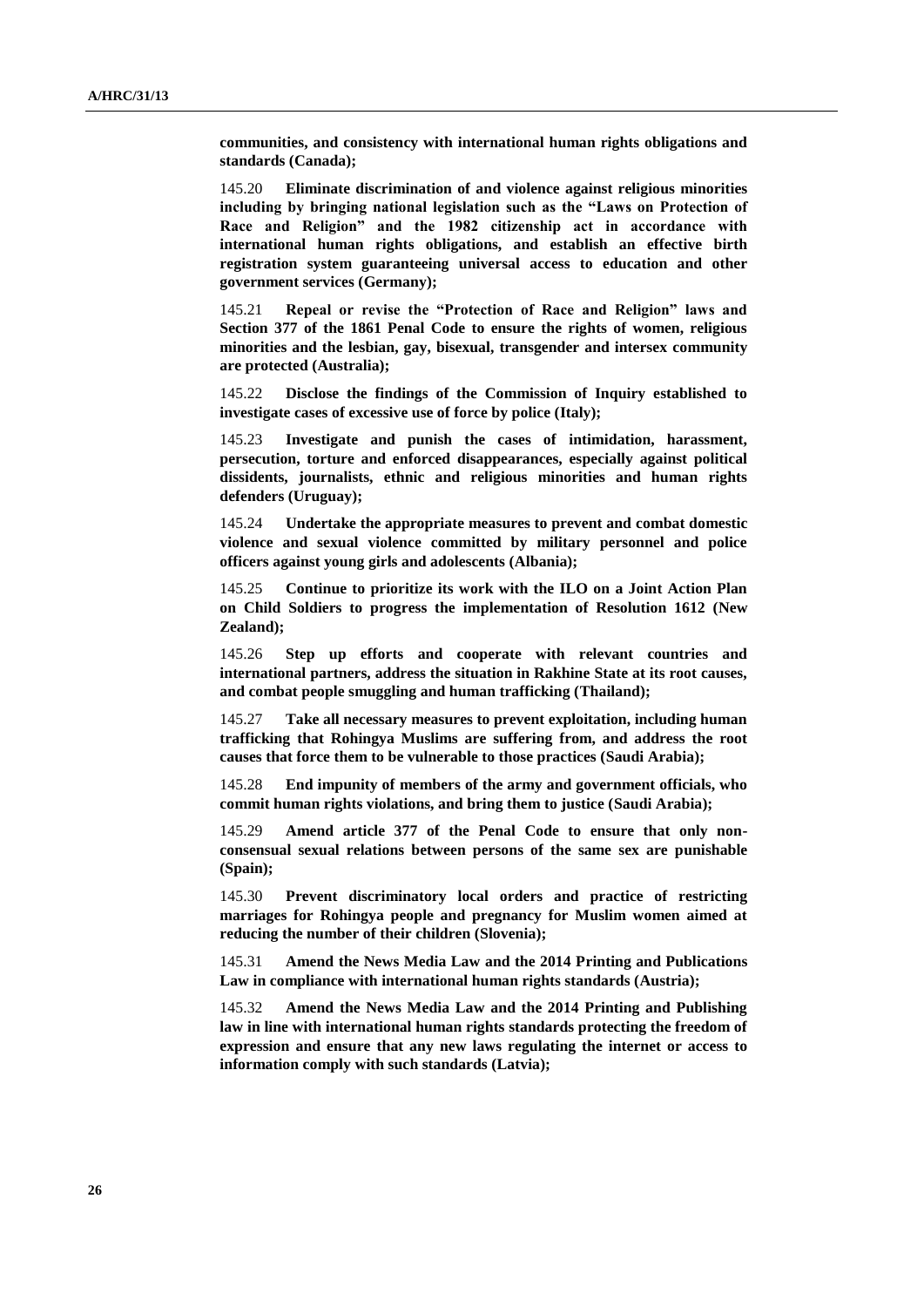145.33 **Delete or amend all legal provisions on peaceful assemblies, which restrict the exercise of the rights to freedom of expression and assembly (France);**

145.34 **Review and amend the Peaceful Assembly and Peaceful Procession Act to bring it in line with international standards on freedom of expression and assembly (Sweden);**

145.35 **Align domestic legislation on freedom of expression and association, especially the Peaceful Assembly and Peaceful Procession Act, with international norms (Luxembourg);**

145.36 **Remove the broad range of restrictions on the rights to peaceful assembly and freedom of expression in the Law on the Right to Peaceful Assembly and Peaceful Procession, replace the system of prior authorization for peaceful assemblies with a system of voluntary notification and remove criminal sanctions for acts protected under international standards on freedom of expression and peaceful assembly (Estonia);**

145.37 **Ensure universal suffrage for all adults of voting age, regardless of ethnicity (New Zealand);**

145.38 **Continue with democratization and reform processes by, inter alia, ensuring an equal playing field for all political parties at all stages of the electoral process and by building a fully civilian parliamentary representation chosen in democratic elections (Czech Republic);**

145.39 **Guarantee the right of Rohingyas to participate and vote in the coming national elections (Sudan);**

145.40 **Guarantee to Rohingya and other ethnic minorities the full enjoyment of their civil and political rights, in particular the right to vote in the forthcoming elections (Luxembourg);**

145.41 **Protect and promote rights of all minorities including Rohingya Muslims (Pakistan);**

145.42 **Promote and protect the basic rights of ethnic and religious minorities in law and practice, especially Rohingyas (Sudan);**

145.43 **Take urgent measures to prevent and fight against the social exclusion targeting the Rohingya Muslim minority (Senegal);**

145.44 **Respect the human rights of the Rohingya Muslims and other minorities in Myanmar in accordance with Human Rights Council resolution 22/95 of April 2015 (Costa Rica);**

145.45 **Intensify its efforts to end discrimination and acts of violence suffered by members of ethnic and religious minorities, particularly the Rohingya (Argentina);**

145.46 **Safeguard enjoyment of human rights for all minorities, particularly Rohingyas, bring to an end discriminatory practices faced by the community, and prosecute perpetrators of violations (Libya);**

145.47 **Put an end to the discrimination against the Muslims of Rohingya (Oman);**

145.48 **Take concrete measures to address the issue of violence against the Rohingya, including addressing the accountability of perpetrators as well as individuals who feed polarization through hate speech (Belgium);**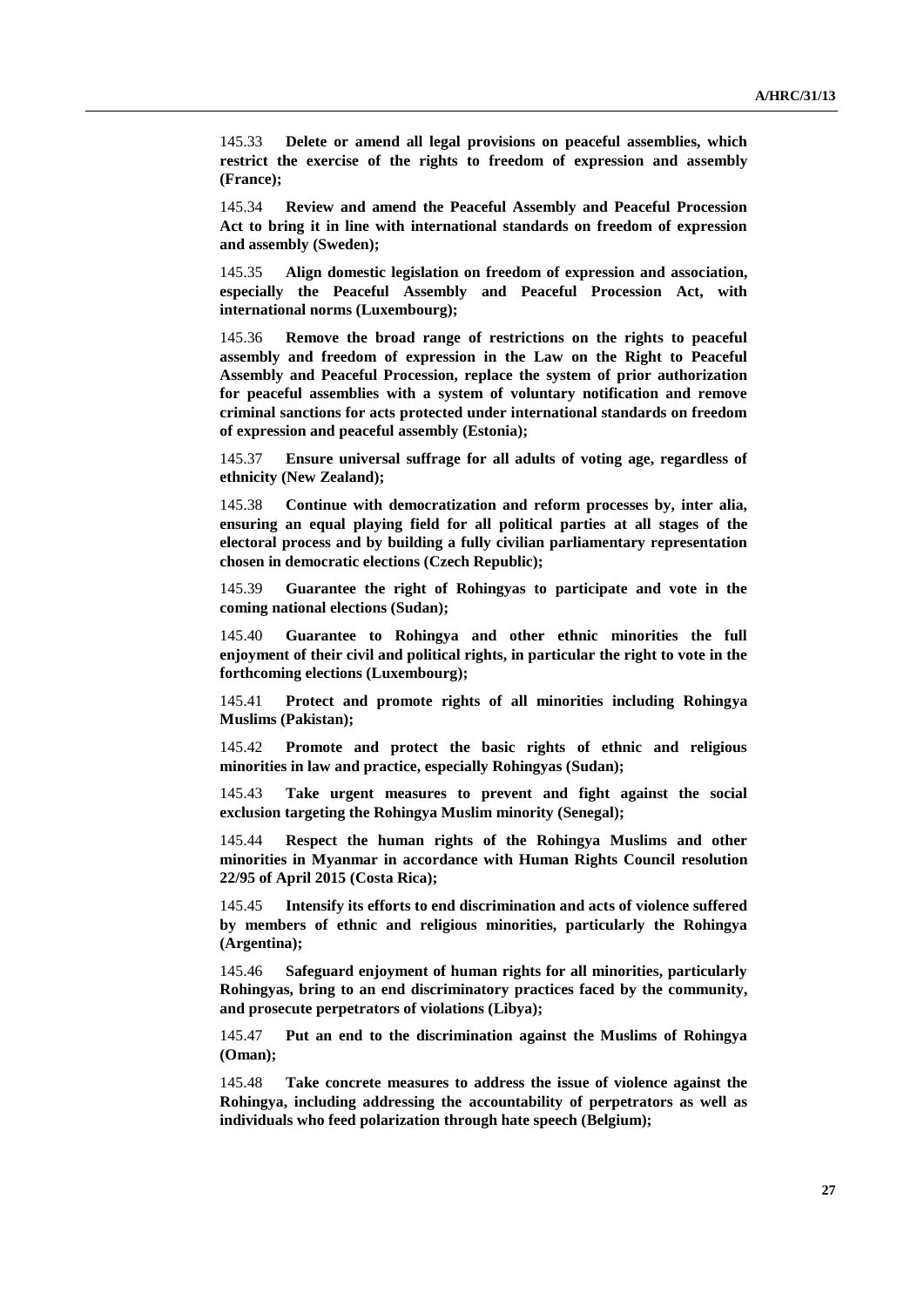145.49 **Undertake concrete and positive steps to put an end to all acts of discrimination, violence and other human rights violations against the Rohingyas, other Muslim minorities as well as all minorities in general (Malaysia);**

145.50 **Fight stigmatisation, terrorisation and harassment of minorities, especially Rohingya Muslims and ensure these crimes do not remain unpunished (Djibouti);**

145.51 **Ensure the protection of human rights of all Rohingya Muslims, address discrimination against them including by combating incitement to hatred and publicly condemning such acts as well as taking all the necessary measures to ensure accountability for violations of human rights against Rohingya Muslims in Myanmar (Egypt);**

145.52 **Guarantee non-discriminatory access by Rohingya and other Muslim minorities to social services and education in Rakhine State (Luxembourg);**

145.53 **Remove all policies targeting Rohingyas in Rakhine State, especially those that violate fundamental human rights, particularly those restricting freedom of travel, marriage, education, freedom of worship, two child policy applied only to them, denial of basic healthcare, and illegal construction of Buddhist settlements on their land, arbitrary taxes and exploitation (Saudi Arabia);**

145.54 **Remove provisions in the 1982 Citizenship Law that grant citizenship on the basis of ethnicity or race and amend the Law to avoid statelessness (Turkey);**

145.55 **Amend the 1982 Citizenship Law to give the Rohingya and all other religious minorities and ethnic groups access to full citizenship rights (Iceland);**

145.56 **Amend the Nationality Law of 1982 to include all religious and racial minorities, including Rohingyas, and to guarantee their full and equal citizenship, and return the previous nationality documents to them (Saudi Arabia);**

145.57 **Take steps to protect the rights and regularize the citizenship status of all individuals, including those who formerly held temporary identification cards (Canada);**

145.58 **Repeal all discriminatory legal provisions such as granting citizenship on the basis of ethnicity or race and providing for different citizenship categories (Slovenia);**

145.59 **Repeal the provisions establishing different categories of citizenship and remove any indication of ethnicity in identity documents (Mexico);**

145.60 **Expedite the process of granting citizenship to those minorities, including the Rohingyas, who consider Myanmar as home (Malaysia);**

145.61 **Grant the right to full citizenship to Muslim Rohingya in Rakhine State and allow them to decide their ethnic belonging (Saudi Arabia);**

145.62 **Address the root causes of the situation in Rakhine State, including articulating a clear pathway to citizenship for those who identify as Rohingya (Australia);**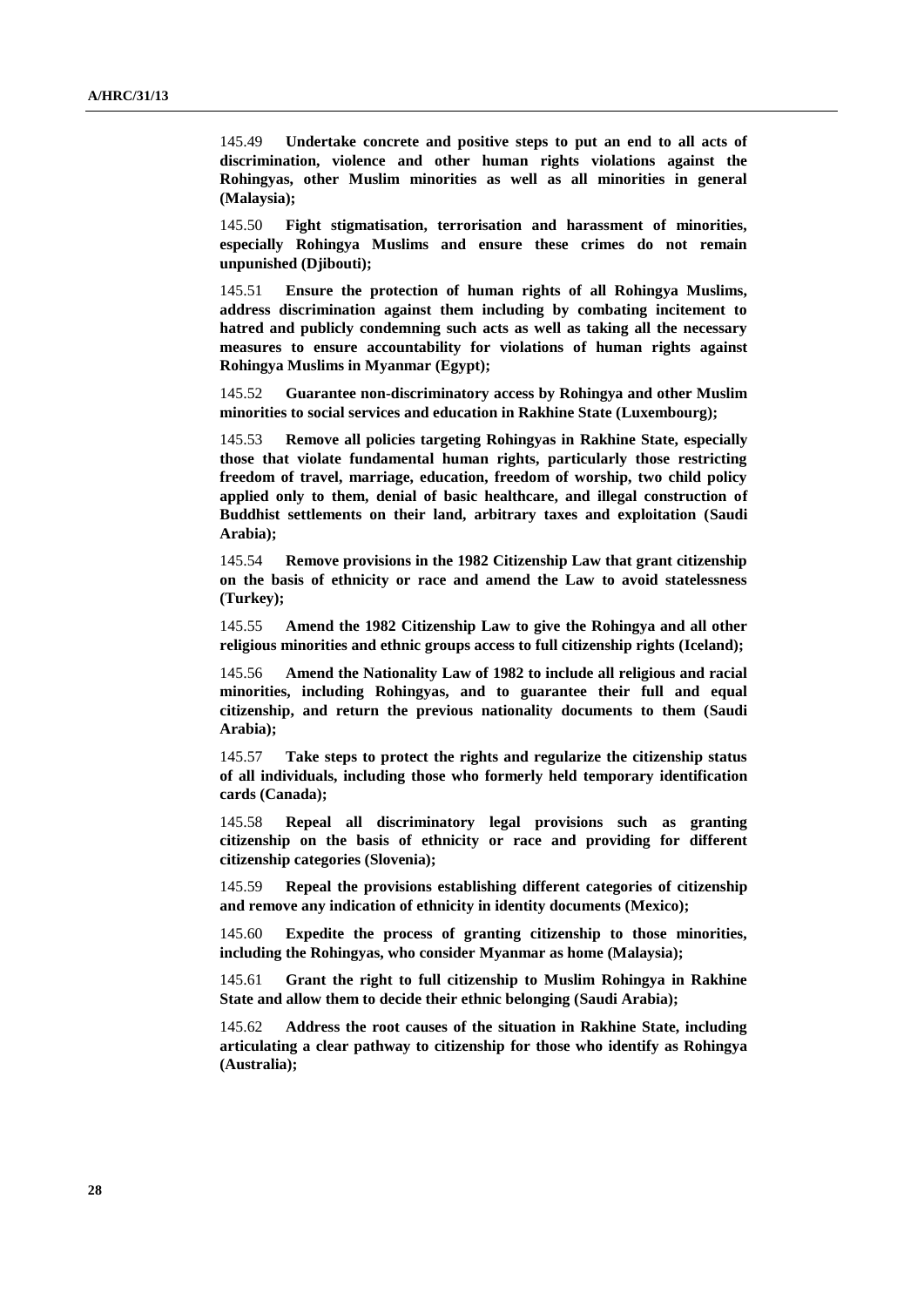145.63 **Restore full citizenship of the Rohingya living in Myanmar, ensure and protect their basic human rights, and engage constructively in the region on this issue (Netherlands);**

145.64 **Urgently address the needs of the Rohingya community by: guaranteeing security, ensuring full humanitarian access across Rakhine, removing restrictions on freedom of movement, and establishing a pathway to citizenship (United Kingdom of Great Britain and Northern Ireland);**

145.65 **Implement concrete measures to combat religious and ethnic intolerance, restore full citizenship rights of the Rohingya and eliminate requirements for citizenship that discriminate on the basis of race, religion, ethnicity or any other status. Resume recognition of the Rohingya as an ethnic group legitimately residing in Myanmar (Sweden);**

145.66 **End discrimination against members of the Rohingya population and members of other minority groups, including by providing a pathway to or restoring citizenship for stateless persons without requiring them to accept ethnic designations they do not agree with, removing restrictions on freedom of movement, and revising discriminatory legislation, including the 1982 Citizenship Act and the four "race and religion" laws (United States of America);**

145.67 **Ensure that national legislation is in accordance with the United Nations Declaration on the Rights of Indigenous Peoples (Denmark);**

145.68 **Cooperate with the United Nations with a view to ensuring the return of all refugees and internally displaced persons to their regions (Kuwait);**

145.69 **Cooperate with the international community to guarantee the return of all Muslim refugees and displaced persons, and guarantee the cooperation with all sides, and allow them full access to humanitarian assistance (Saudi Arabia).**

146. **All conclusions and/or recommendations contained in the present report reflect the position of the submitting State(s) and/or the State under review. They should not be construed as endorsed by the Working Group as a whole.**